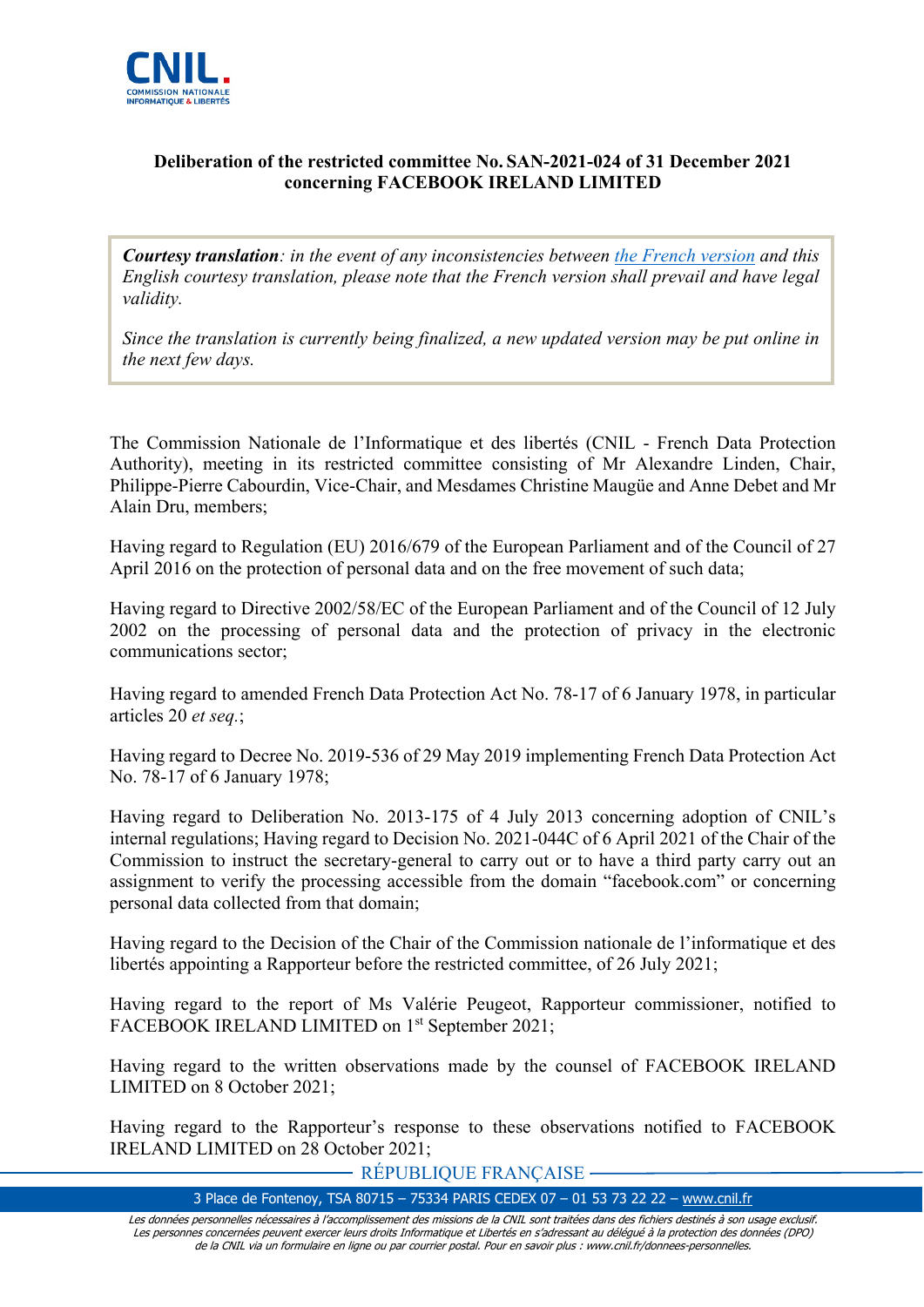Having regard to the new written observations made by the counsel of FACEBOOK IRELAND LIMITED, received on 21 November 2021;

Having regard to the letter sent by FACEBOOK IRELAND LIMITED to the chairman of the restricted committee and to the Rapporteur on 6 December 2021;

Having regard to the oral observations made at the restricted committee session;

Having regard to the other exhibits;

The following were present at the restricted committee session on 2 December 2021: Ms Valérie Peugeot, Commissioner, her report having been heard;

In the capacity of representatives of FACEBOOK IRELAND LIMITED:

- […];

FACEBOOK IRELAND LIMITED having addressed the session last;

The restricted committee has adopted the following decision:

## **I. Facts and proceedings**

- 1. Founded in 2004 and with its head office in the United States (Menlo Park, California), FACEBOOK INC., known as META PLATFORMS, INC. since 28 October 2021, has developed a social network (hereinafter "the Facebook social network"), available on the web and on mobile applications, which allows users who have created an account to share their experiences and socialise. It currently brings together over 2.5 billion active users per month in the world.
- 2. META PLATFORMS, INC. has dozens of offices located in about thirty countries and has more than 35,000 employees worldwide. It has its own advertising department and since its creation, it has notably acquired the Instagram photo sharing service (2012) as well as the instant messaging service WhatsApp (2014). In 2020, it generated revenue of nearly 86 billion dollars and a net profit of more than 29 billion dollars. 98% of this revenue is generated by the income from advertising used in connection with its products and services.
- 3. FACEBOOK IRELAND LIMITED (hereinafter "FIL"), located at 4 Grand Canal Square, Grand Canal Harbour in Dublin, Ireland, has been presenting itself as the head office of the Facebook Group for its activities in the European region since 2008. A subsidiary of META PLATFORMS, INC. it employs approximately […] employees. In 2019, it generated revenue of over [...] euros and a net profit of over [...] euros.
- 4. FACEBOOK FRANCE, located at 6 rue Ménars, Paris (75002), is the establishment of META PLATFORMS, INC. in France. A subsidiary of META PLATFORMS, INC., it employs […] employees. In 2019, it generated revenue of over [...] euros and a net profit of [...] euros.
- 5. On 8 April 2021, following four referrals filed between October 2020 and March 2021, a CNIL delegation carried out an online check on the website "facebook.com" pursuant to Decision No. 2021-044C of 6 April 2021 of the Chair of the Commission Nationale de l'Informatique et des Libertés (hereinafter "the CNIL" or "the Commission").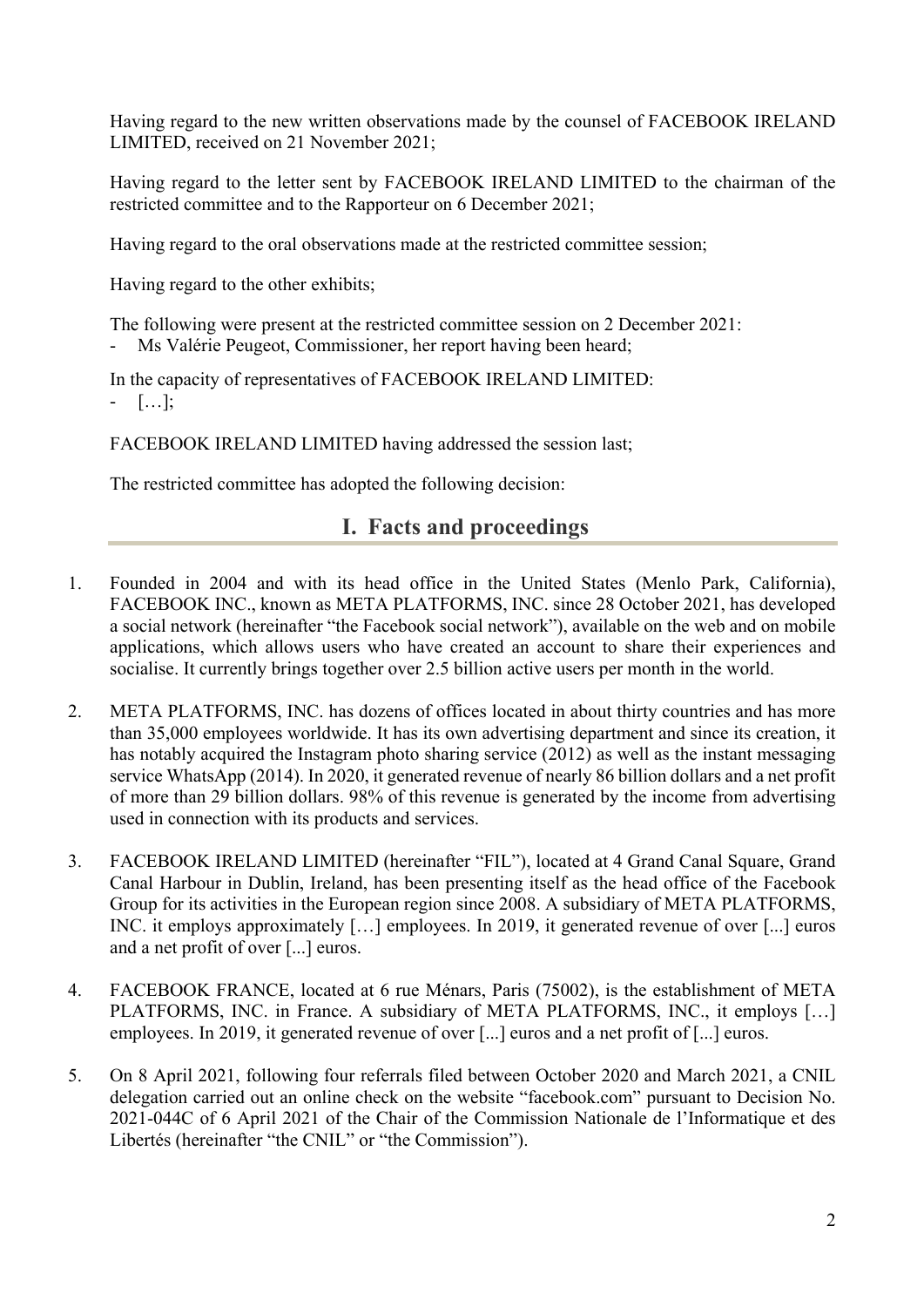- 6. The purpose of this mission was to verify compliance by the company with the provisions of amended Act No. 78-17 of 6 January 1978 on information technology, data files and liberties (hereinafter "the French Data Protection Act" or "Act of 6 January 1978"), in connection with processing consisting of operations to read and/or write information in the terminal of users residing in France during their visit to the website "facebook.com".
- 7. On 16 April 2021, the delegation sent two questionnaires to FACEBOOK FRANCE and FIL, asking them in particular to specify the purposes of the operations to read and/or write carried out from the website "facebook.com" in the terminal of users residing in France, and to confirm that FIL was indeed the data controller for these operations. The companies were also invited to clarify their organisation, activities and links between each other.
- 8. These companies replied to these questionnaires respectively on 21 May and 11 June 2021, confirming in particular that FIL was acting as *"data controller for the processing of personal data used in the context of the provision of the Facebook service to users in the European region, including for the operations to write and read cookies on the website "facebook.com"".*
- 9. On 26 July 2021, on the basis of Article 22 of the Act of 6 January 1978, the Chair of the Commission appointed Ms Valérie Peugeot as Rapporteur for the purpose of investigating these elements.
- 10. On 1st September 2021, at the end of her investigation, the Rapporteur issued to FIL a report detailing the breach of the French Data Protection Act which she considered to be constituted in this particular case with regard to freedom of consent, since the company did not make available to users located in France, on the website "facebook.com", a means of refusing operations to read and/or write information in their terminals with the same degree of simplicity as the means provided to accept their use. Also attached to the report was an invitation to attend the restricted committee session held on 2 December 2021.
- 11. This report proposed to the restricted committee handing down an administrative fine against FIL, along with an injunction to ensure the compliance of the processing consisting of operations to read and/or write information carried out, on the website "facebook.com", on the terminal of users residing in France with the provisions of Article 82 of the French Data Protection Act, combined with a periodic penalty payment. The report also proposed that this decision be made public and that the company no longer be identifiable by name upon expiry of a period of two years following its publication.
- 12. By letter of 6 September 2021, the company requested an additional deadline from the chairman of the restricted committee in which to submit its observations in response to the Rapporteur's report, which was granted on 9 September, on the basis of Article 40(4) of Decree No. 2019-536 of 29 May 2019 implementing the French Data Protection Act (hereinafter "the Decree of 19 May 2019").
- 13. On 8 October 2021, the company submitted observations in response to the Rapporteur's report.
- 14. On 18 October 2021, the Rapporteur asked the chairman of the restricted committee for an additional deadline in which to reply to the company's observations, which was granted on 21 October, of which the company was informed on the same day.
- 15. On 28 October 2021, the Rapporteur replied to the company's observations.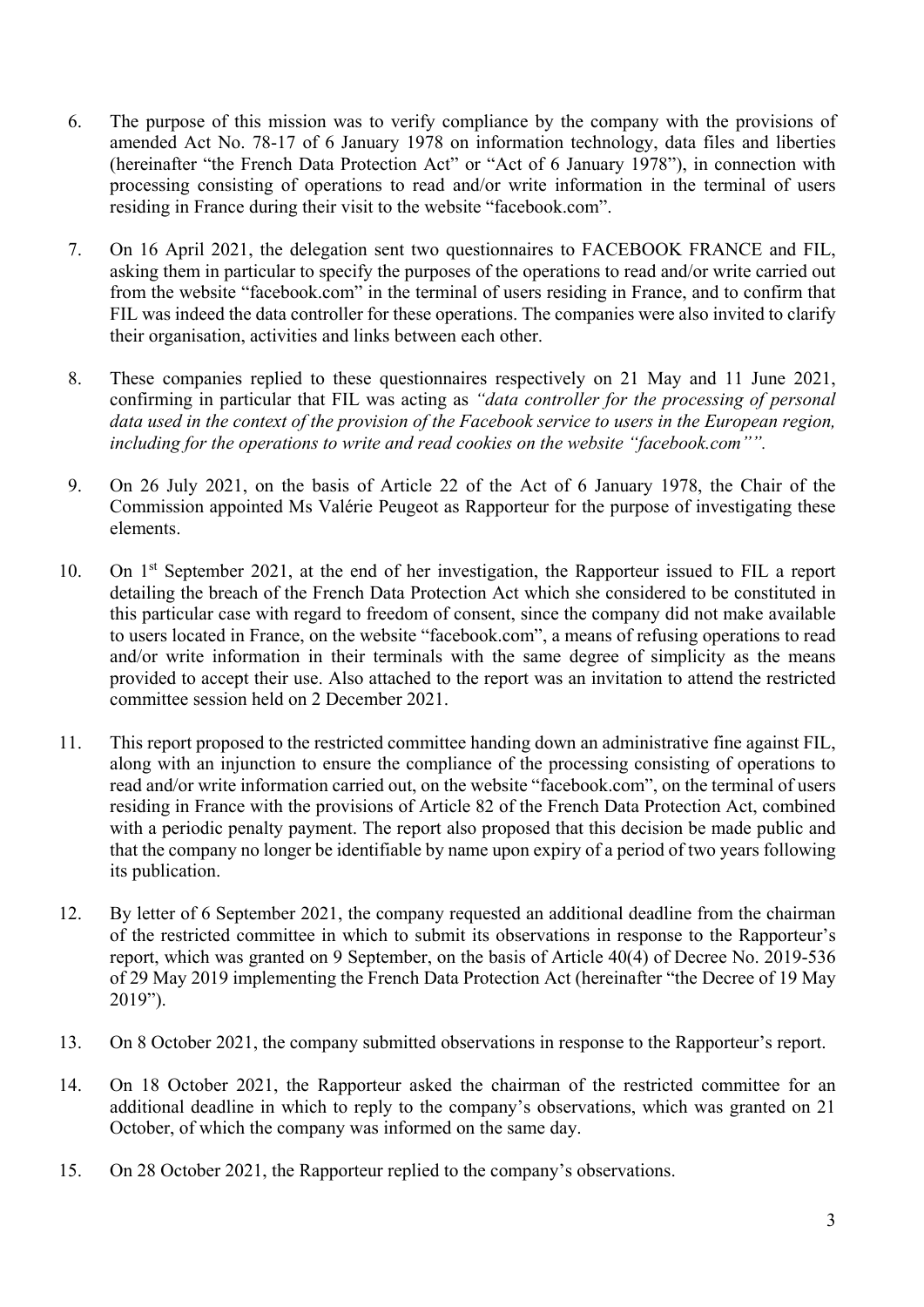- 16. On 29 October 2021, the company asked the chairman of the restricted committee for an extension of the deadline in which to submit its observations on the Rapporteur's reply, which was granted on 4 November.
- 17. On 21 November 2021, the company submitted further observations in response to those of the Rapporteur.
- 18. On 29 November 2021, the company requested that the data expressly identified in its submissions as falling under business secrecy should not be disclosed to the public at the restricted committee session, which the chairman of the restricted committee allowed by a letter dated 30 November 2021.
- 19. The company and the Rapporteur presented oral observations at the restricted committee session, which took place on 2 December 2021.
- 20. On 6 December 2021, the company sent the chairman of the restricted committee and the Rapporteur additional information reporting on an update being rolled out on the website "facebook.com".

# **II. Reasons for the decision**

### **A. On the competence of the CNIL**

#### **1. On the material competence of the CNIL and the non-applicability of the "one-stop-shop" mechanism provided for by the GDPR**

- 21. The provisions of Directive 2002/58/EC of the European Parliament and of the Council of 12 July 2002 concerning the processing of personal data and the protection of privacy in the electronic communications sector - as amended by Directive 2006/24/EC of 15 March 2006 and by Directive 2009/136/CE of 25 November 2009 (hereinafter referred to as the ePrivacy Directive) - relating to the storage of or access to information already stored on the terminal equipment of a subscriber or user, have been transposed into national law in Article 82 of the French Data Protection Act, in Chapter IV "*Rights and Obligations for Processing in the Electronic Communications Sector*" of this Act.
- 22. Under Article 16 of the French Data Protection Act, "*the restricted committee shall take measures and impose sanctions against data controllers or processors who do not comply with the obligations arising […] from this law"*. According to Article 20(III) of the same Act, "*where the data controller or its processor fails to comply with the obligations arising* […] *from this Act, the chair of the CNIL* […] *may refer the matter to the restricted committee"*.
- 23. The Rapporteur considers that the CNIL is materially competent in accordance with these provisions to monitor and, where appropriate, sanction the operations of access to or deposit of information carried out by the company on the terminals of users of the Facebook social network residing in France and, more specifically, the fact that the company fails to recognise the freedom of consent of Internet users by not providing them with a means of refusing operations to read and/or write information in their terminal that has the same degree of simplicity as the means provided for accepting their use.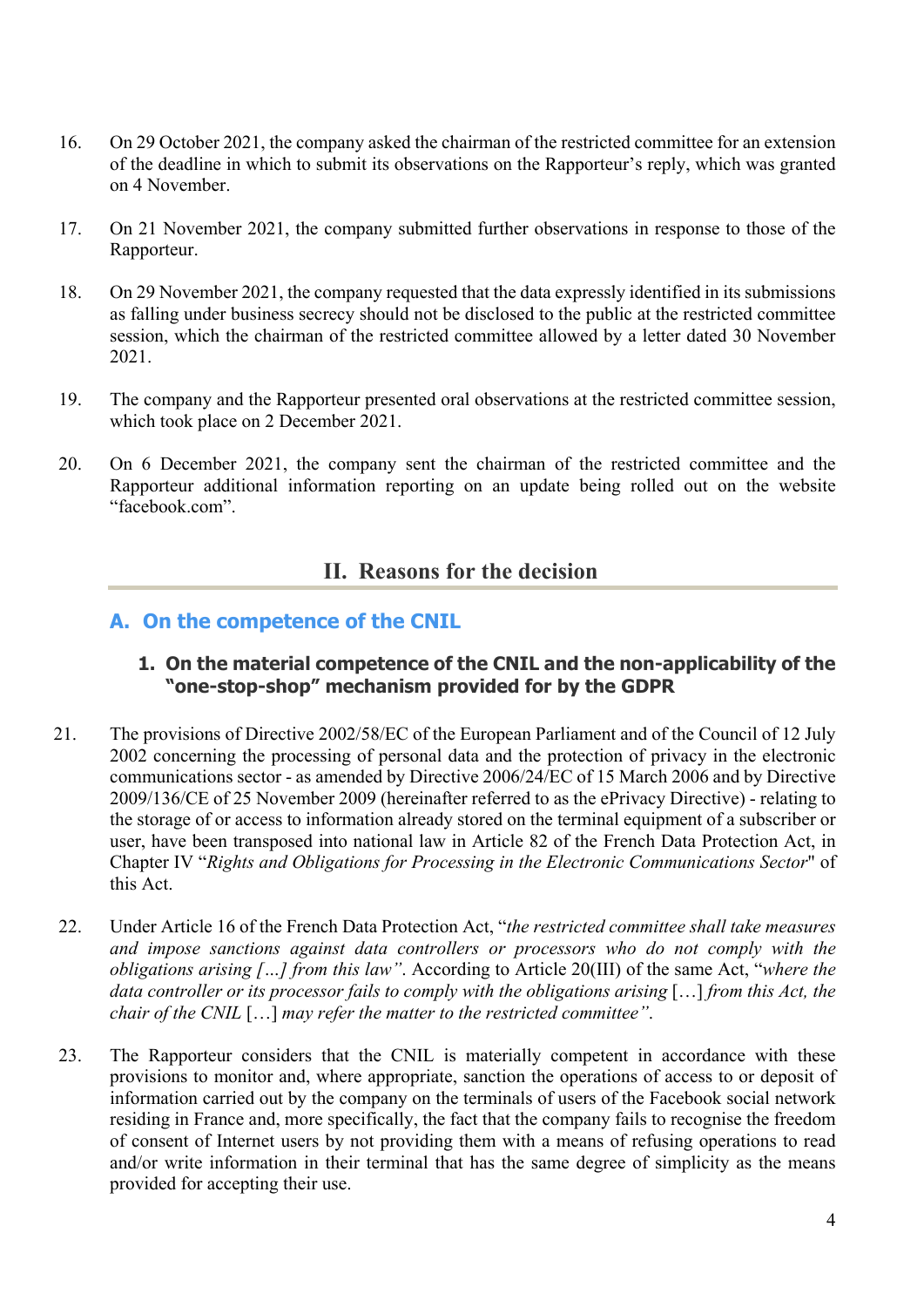- 24. The company disputes this competence on the grounds that the alleged breach does not fall within the scope of the ePrivacy Directive.
- 25. It argues that, unlike the companies Google and Amazon, sanctioned by the restricted committee in December 2020 for a breach of the prohibition on placing cookies on users' computers without having first obtained their consent (CNIL decisions, restricted committee, 7 December 2020, SAN-2020-012 and SAN-2020-013), it is only being criticised, in respect of these proceedings, for having breached the rule according to which it must be as easy for users to refuse the deposit of cookies as to consent to this.
- 26. However, according to the company, this rule does not result, as such, from any applicable statutory or regulatory provision and is a creation of the CNIL, formalised in the deliberations of 17 September 2020 No. 2020-091 adopting guidelines on the application of Article 82 of the amended Act of 6 January 1978, to operations to read and/or write in a user's terminal (in particular "cookies and other tracers") and No. 2020-092 adopting a recommendation proposing practical procedures for ensuring compliance in the event of use of "cookies and other tracers" (hereinafter the "Guidelines and Recommendation of 17 September 2020").
- 27. The company considers that, assuming that this rule actually exists, it could not materially fall within the scope of Regulation (EU) 2016/679 of the European Parliament and of the Council of 27 April 2016 (hereinafter the "Regulation" or the "GDPR"), as the CNIL partially acknowledged in a communication dated 2 April 2021 posted on its website indicating that "*the mere presence of a "Settings" button in addition to the "Accept all" button tends, in practice, to deter refusal and therefore does not allow compliance with the requirements laid down by the GDPR.*"
- 28. The company concludes that it would be appropriate to apply the "one-stop-shop" mechanism provided for in Chapter VII of the Regulation to these proceedings. Under this mechanism, since FIL, which is the data controller in question, is established in Ireland and its head office is located in that country, the supervisory authority competent to hear the facts alleged against it would not be the CNIL but the Irish data protection authority, the Data Protection Commission (hereinafter "the DPC").
- 29. **First**, the restricted committee states that a distinction should be made between, on the one hand, operations consisting of depositing and reading cookies in a user's terminal and, on the other hand, the subsequent use made of the data generated by these cookies, for example for profiling purposes, referred to as "subsequent processing" (also known as "further processing").
- 30. It points out that each of these two successive stages is subject to different legal rules: whilst reading and/or writing operations are governed by special rules, as laid down in Article 5(3) of the ePrivacy Directive, subsequent processing falls within the scope of the GDPR and, as such, may be subject to the "one-stop shop" mechanism in the event that this involves cross-border processing.
- 31. It points out that it is apparent from the above provisions that the French legislator has instructed the CNIL to ensure compliance with the provisions of the ePrivacy Directive transposed into Article 82 of the French Data Protection Act, by entrusting it in particular with the power to sanction any breach of this article. It points out that this competence was notably recognised by the French State Council in its decision *Association des agences-conseils en communication* of 19 June 2020 concerning CNIL deliberation No. 2019-093 adopting guidelines on the application of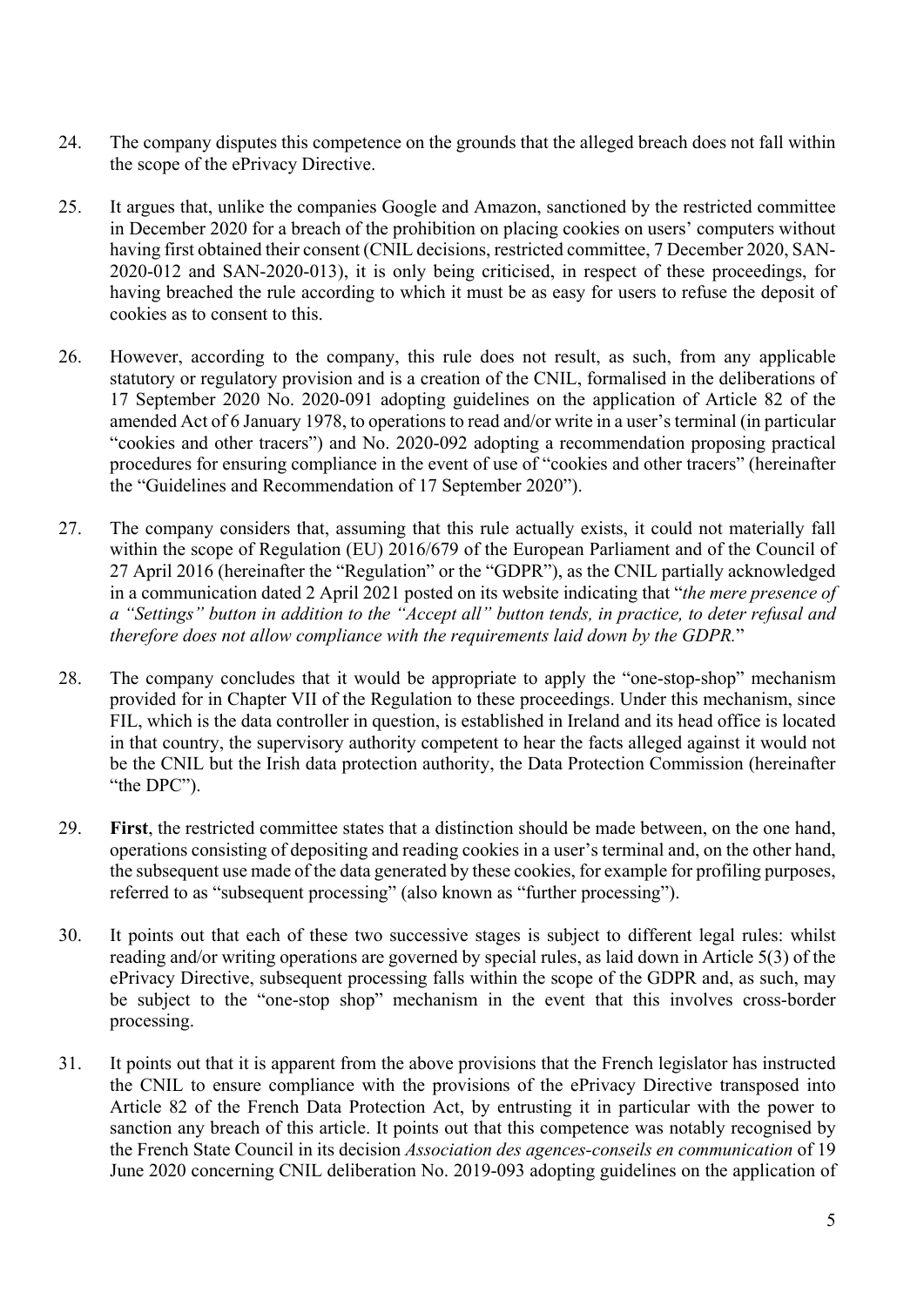Article 82 of the amended Act of 6 January 1978 to operations to read and/or right in a user's terminal. The French State Council in fact noted that "*Article 20 of this act entrusts [the] Chair [of the CNIL] with the power to take corrective measures in the event of non-compliance with the obligations resulting from Regulation (EU) 2016/279 or its own provisions, as well as the possibility of referring matters to the restricted committee with a view to the imposition of sanctions likely to be imposed*" (French State Council, 19 June 2020, application 434684, paragraph 3).

- 32. In this particular case, the restricted committee notes that these proceedings only concern the reading and/or writing operations carried out on the terminal of users located in France using the Facebook social network, the material findings made by the delegation during the online control of 8 April 2021 having concerned only these operations, without making any reference to the subsequent processing carried out on the basis of the data collected via these cookies.
- 33. **Secondly**, the restricted committee states that under the rules providing for the relationship between the ePrivacy Directive and the GDPR, Article 1(2) of that Directive provides that *"the provisions of this Directive particularise and complement Directive 95/46/EC"* of the European Parliament and of the Council of 24 October 1995 on the protection of personal data [hereinafter "Directive 95/46/EC"], it being stated that, since the entry into force of the Regulation, references to Directive 95/46/EC are to be construed as references to the GDPR, in accordance with Article 94 of the GDPR.
- 34. Similarly, it follows from recital 173 of the GDPR that this legislation expressly provides that it should not apply to the processing of personal data *"subject to specific obligations with the same objective [of protection of fundamental rights and freedoms] set out in Directive 2002/58/EC of the European Parliament and of the Council, including the obligations on the controller and the rights of natural persons".*
- 35. The restricted committee points out that this relationship was confirmed by the Court of Justice of the European Union (hereinafter referred to as the CJEU) in its *Planet49* decision of 1st October 2019 (CJEU, 1st October 2019, C-673/17, paragraph 42).
- 36. It also points out that the ePrivacy Directive, for the specific obligations it entails, provides for its own mechanism for the implementation and control of its application by leaving to Member States, through its Article 15a, the task of specifying, within the framework of their national law, the system of sanctions that they wish to implement to guarantee its effectiveness.
- 37. It notes in this particular case that the rule laid down in Article 5(3) of the ePrivacy Directive, according to which reading and/or writing operations must systematically form the subject of the user's prior consent, after the provision of information, constitutes a specific obligation, since it prohibits a party involved from relying on the bases of lawfulness mentioned in Article 6 of the GDPR in order to be able to lawfully proceed with these operations of reading and/or writing on the terminal. It follows that breach of this rule falls within the specific control and sanction system provided for by the ePrivacy Directive and not that provided for by the GDPR.
- 38. The restricted committee also notes that the EDPB, in its Opinion 5/2019 of 12 March 2019 on the interplay between the ePrivacy Directive and the GDPR, expressly excluded the application of the "one-stop shop" mechanism to facts that are materially covered by the ePrivacy Directive in these terms: "*Following Chapter VII of the GDPR, the cooperation and consistency mechanisms available to data protection authorities under the GDPR concern the monitoring of the application*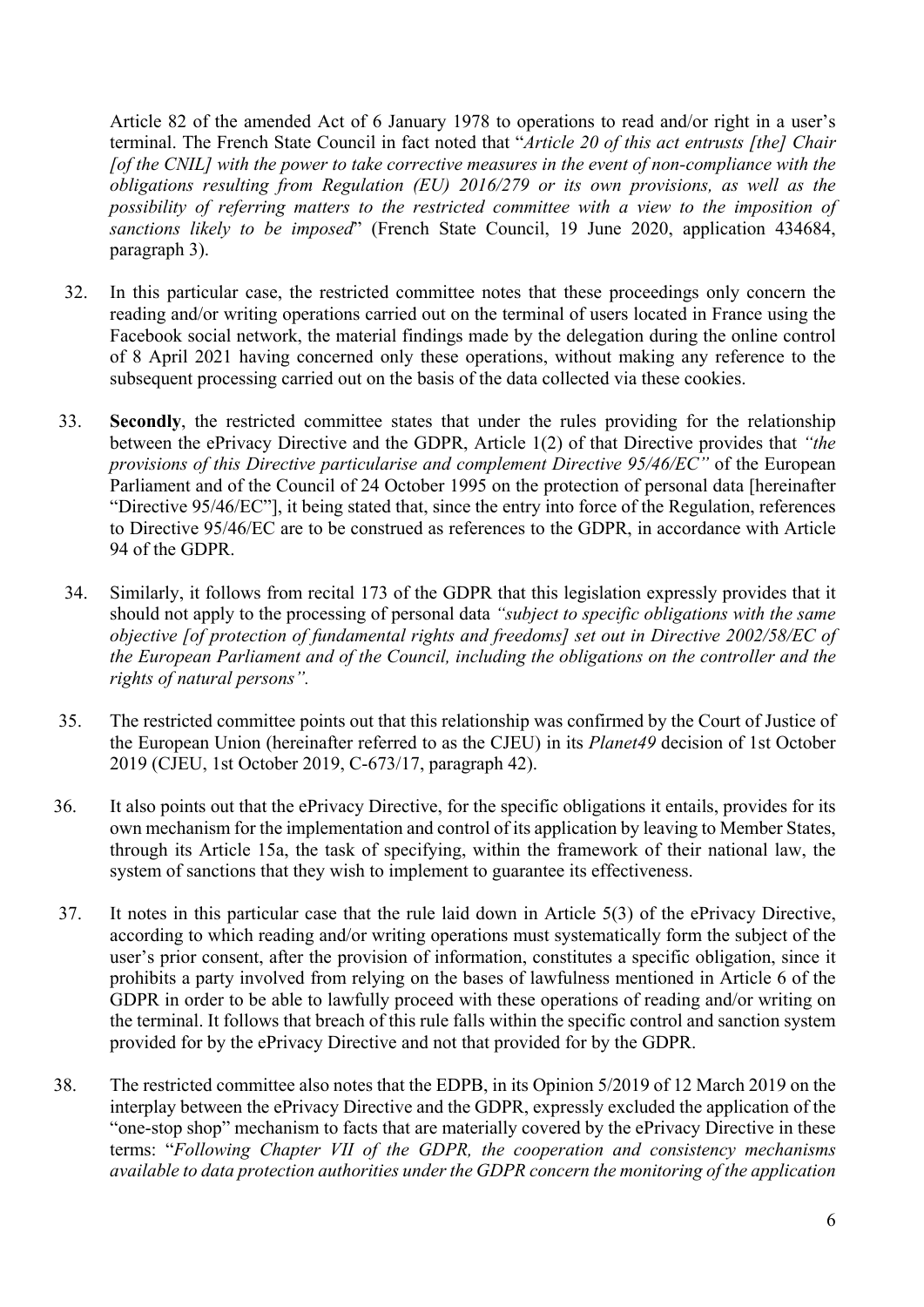*of GDPR provisions. The GDPR mechanisms do not apply to the enforcement of the provisions contained in the ePrivacy Directive as such*" (EDPB, Opinion 5/2019, 12 March 2019, paragraph 80).

- 39. It also notes that the CJEU, in a *Facebook Belgium* judgment handed down on 15 June 2021, supported the aforementioned EDPB Opinion 5/2019, while agreeing, on this point, with the opinion of its Advocate General Bobek, who had considered that "*In order to decide whether or not a case does in fact fall within the scope of the GDPR ratione materiae, a national court, including any referring court, ought to enquire about the exact source of the legal obligation incumbent on an economic operator that is said to have been infringed by the latter. If the source of that obligation is not the GDPR, then the procedures set out by that instrument, related to the substantive scope of that instrument, are logically not applicable either"* (CJEU, Opinion of Advocate General Bobek, 13 January 2021, *Facebook Belgium,* C-645/19, paragraphs 37 and 38).
- 40. In this particular case, the restricted committee notes that, in these proceedings, the precise source of the legal obligation being monitored is solely based on the specific obligation laid down in Article 5(3) of the ePrivacy Directive, transposed into French Act in Article 82 of the French Data Protection Act.
- 41. **Thirdly**, with regard to the scope to be given to this specific obligation, the restricted committee points out that operations to read and/or write in the user's terminal must systematically form the subject of the user's "*prior consent*". It points out that pursuant to Article 2(f) of the ePrivacy Directive, consent corresponds to the "*data subject's consent*" in Directive 95/46/EC. However, to the extent that, as already mentioned, since the entry into force of the Regulation, references made to Directive 95/46/EC are to be construed as references to the GDPR, it follows that the "*consent*" provided for in Article 5(3) of the ePrivacy Directive, as transposed into Article 82 of the French Data Protection Act, must now be construed within the meaning of the GDPR.
- 42. In this respect, the restricted committee notes that consent within the meaning of the GDPR imposes more requirements in this area than provided for in Article 2(h) of Directive 95/46/EC. In particular, under these new requirements, Article 4(11) of the GDPR requires that consent is now unambiguous, which implies that it is given by a "*clear affirmative action*", and recital 42 of the GDPR reinforces the fact that it must be given freely, specifying that the person must now have a "*genuine or free choice*" when consenting.
- 43. With regard to operations to read and/or write information, this reinforcing of the fact that consent must be given freely implies that the methods that are offered to the user to express their choice are such that they do not encourage them to accept cookies more than they encourage them to refuse cookies.
- 44. The restricted committee notes that CNIL communication of 2 April 2021, posted on its website and criticised by the company, should be construed in this sense. In fact, by writing that "*the mere presence of a "Settings" button in addition to the "Accept all" button tends, in practice, to deter refusal and therefore does not allow compliance with the requirements laid down by the GDPR*", the CNIL had only intended to highlight the enhancement of requirements relating to collecting the user's consent before any operation to read and/or write information in their terminal brought about by the entry into force of the GDPR.
- 45. The restricted committee nevertheless points out that while the GDPR does indeed support the conditions of consent, compliance with the specific provisions resulting from the ePrivacy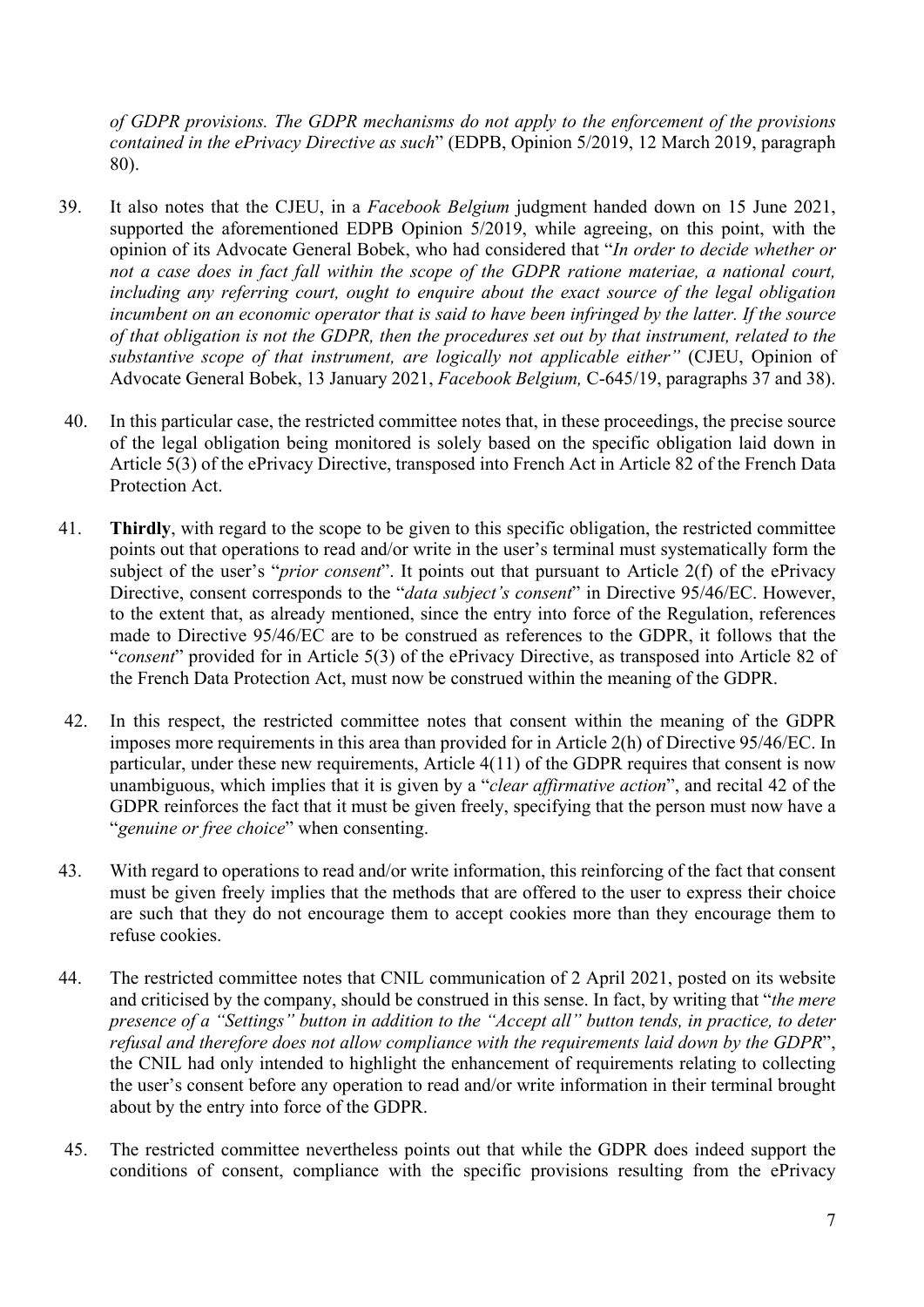Directive requiring such consent, now enhanced, from the user before any operation to read and/or write information in their terminal, continues to fall within the scope of the maxim *specialia generalibus derogant*, the specific rule laid down in Article 5(3) of the ePrivacy Directive and, consequently, of the specific monitoring and sanction mechanism provided for in Article 15a of that Directive.

- 46. Thus, a simple reference to the GDPR made by the provisions of the ePrivacy Directive on the definition of consent, is not sufficient to entail the applicability of the "one-stop-shop" mechanism to the facts of the case in point.
- 47. **Fourthly**, the restricted committee observes that it would in any case be materially impossible, as the law currently stands, to apply the "one-stop-shop" mechanism to facts falling within the scope of the ePrivacy Directive and that this position is also the subject of consensus at European level.
- 48. In fact, Member States, which are free to determine the competent national authority for determining violations of national provisions adopted pursuant to the ePrivacy Directive, may have assigned this competence to an authority other than their national data protection authority established by the GDPR, in this case, to their telecommunications regulatory authority. Therefore, to the extent that these latter authorities are not part of the EDPB, while this committee plays an essential role in the consistency mechanism implemented in Chapter VII of the GDPR, it is in fact impossible to apply the "one-stop-shop" to practices likely to be sanctioned by national supervisory authorities not sitting in this Board.
- 49. The restricted committee also points out that other national data protection authorities have also already imposed sanctions for failures relating to operations to read and/or write information in users' terminals. The Spanish authority has thus issued several sanction decisions against various data controllers in application exclusively of the national provisions transposing the ePrivacy Directive, in this case Article 22(2) of the Spanish Act 34/2002 of 11 July on Information Society and Electronic Commerce Services, without implementing the cooperation procedure established by the GDPR.
- 50. Finally, the restricted committee notes that the question of the possible application of the "onestop-shop" mechanism to processing activities today governed by the current ePrivacy Directive, is currently the subject of numerous discussions in the preparation of the draft ePrivacy Regulation which has been under negotiation for over four years at European level. The very existence of these debates confirms that, as is, the "one-stop-shop" mechanism provided for by the GDPR is not applicable to the matters governed by the current ePrivacy Directive.
- 51. It follows from the above that the "one-stop-shop" mechanism provided for by the GDPR is not applicable to these proceedings and that the CNIL is competent to monitor and initiate a sanction procedure against the processing implemented by the company, consisting of operations to read and/or write information, carried out from the website "facebook.com", in the terminal of users residing in France, falling within the scope of the ePrivacy Directive, provided that this processing relates to its territorial jurisdiction.

## **2. On the territorial jurisdiction of the CNIL**

52. The rule of territorial application of the requirements laid down in Article 82 of the French Data Protection Act is set out in Article 3(I) of this Act, which states: *"without prejudice, with regard to processing falling within the scope of Regulation (EU) 2016/679 of 27 April 2016, the criteria*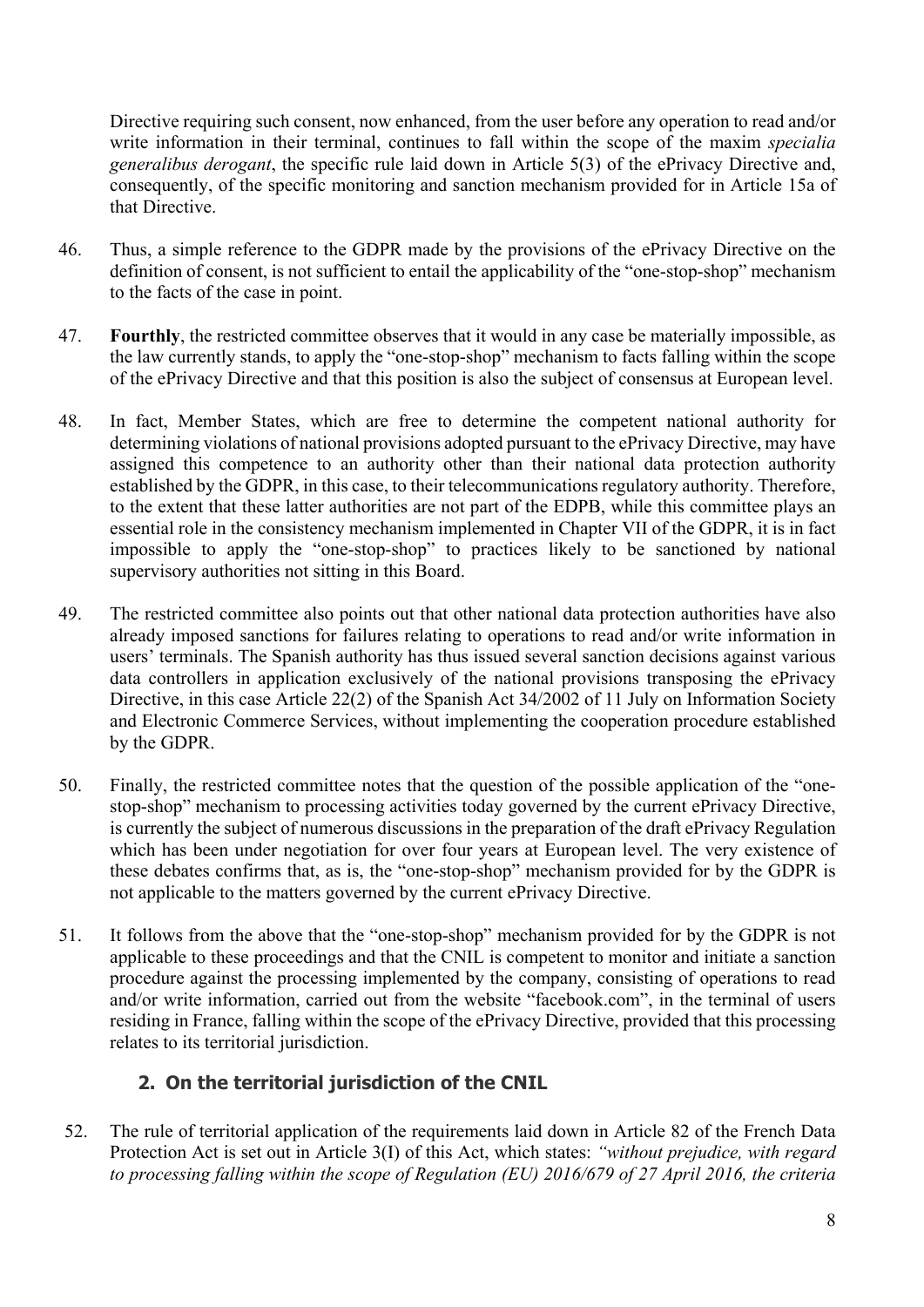*laid down in Article 3 of that Regulation, all the provisions of this Act shall apply to the processing of personal data carried out as part of the activities of an establishment of a data controller* […] *on French territory, regardless of whether or not the processing takes place in France"*.

- 53. The Rapporteur considers that the CNIL is territorially competent in application of these provisions since the processing subject of these proceedings, consisting of operations to access and/or deposit information on the terminals of users residing in France when using the Facebook social network, in particular for advertising purposes, is carried out in the "*context of the activities*" of FACEBOOK FRANCE, which constitutes "*the establishment*" on French territory of the Facebook Group.
- 54. The company argues that to the extent that the rules of jurisdiction and the cooperation procedures defined by the GDPR should be applied, the CNIL would not have territorial jurisdiction to hear this case since the "real headquarters" of the Facebook Group in Europe, i.e., the place of its central administration within the meaning of Article 56 of the GDPR, is located in Ireland.
- 55. **The restricted committee** notes that, in order to determine whether the CNIL has competence to monitor FIL's compliance with the requirements provided for in Article 82 of the French Data Protection Act in the context of the processing in question, it is necessary to examine in this particular case whether the two criteria for the territorial application of the French Data Protection Act, as provided for in Article 3(I) are met: namely, first, whether Facebook has an "*establishment on French territory*" and second, whether the processing in question is carried out "*in the context of the activities of that establishment*".
- 56. The restricted committee points out in this regard that the ePrivacy Directive does not itself explicitly lay down the rule for the territorial application of the various transposition laws adopted by each Member State. However, this Directive states that its provisions "*particularise and complement Directive 95/46/EC*", which had provided, at the time, in its Article 4 that "*Each Member State shall apply the national provisions it adopts pursuant to this Directive to the processing of personal data where: (a) the processing is carried out in the context of the activities of an establishment of the controller on the territory of the Member State; when the same controller is established on the territory of several Member States, he must take the necessary measures to ensure that each of these establishments complies with the obligations laid down by the national law applicable*".
- 57. While this rule for determining the national law applicable within the European Union is no longer necessary for application of the GDPR rules, which has replaced Directive 95/46/EC and applies uniformly throughout the territory of the European Union, the restricted committee notes that the French legislator has maintained these two criteria relating to territorial application for the specific rules contained in the French Data Protection Act, in particular those transposing the ePrivacy Directive. It follows, as will be developed *below*, that the case law of the CJEU on the application of Article 4 of Directive 95/46/EC remains relevant in order to clarify the scope to be given to these two criteria.
- 58. **Firstly**, on the existence of a Facebook establishment on French territory, the restricted committee points out that, consistently, the CJEU has considered that the concept "*in the context of the activities of an establishment*" cannot be interpreted restrictively in data protection law, and that in order to establish whether a data controller has an "*establishment*", both the degree of stability of the arrangements and the effective exercise of activities in a Member State must be interpreted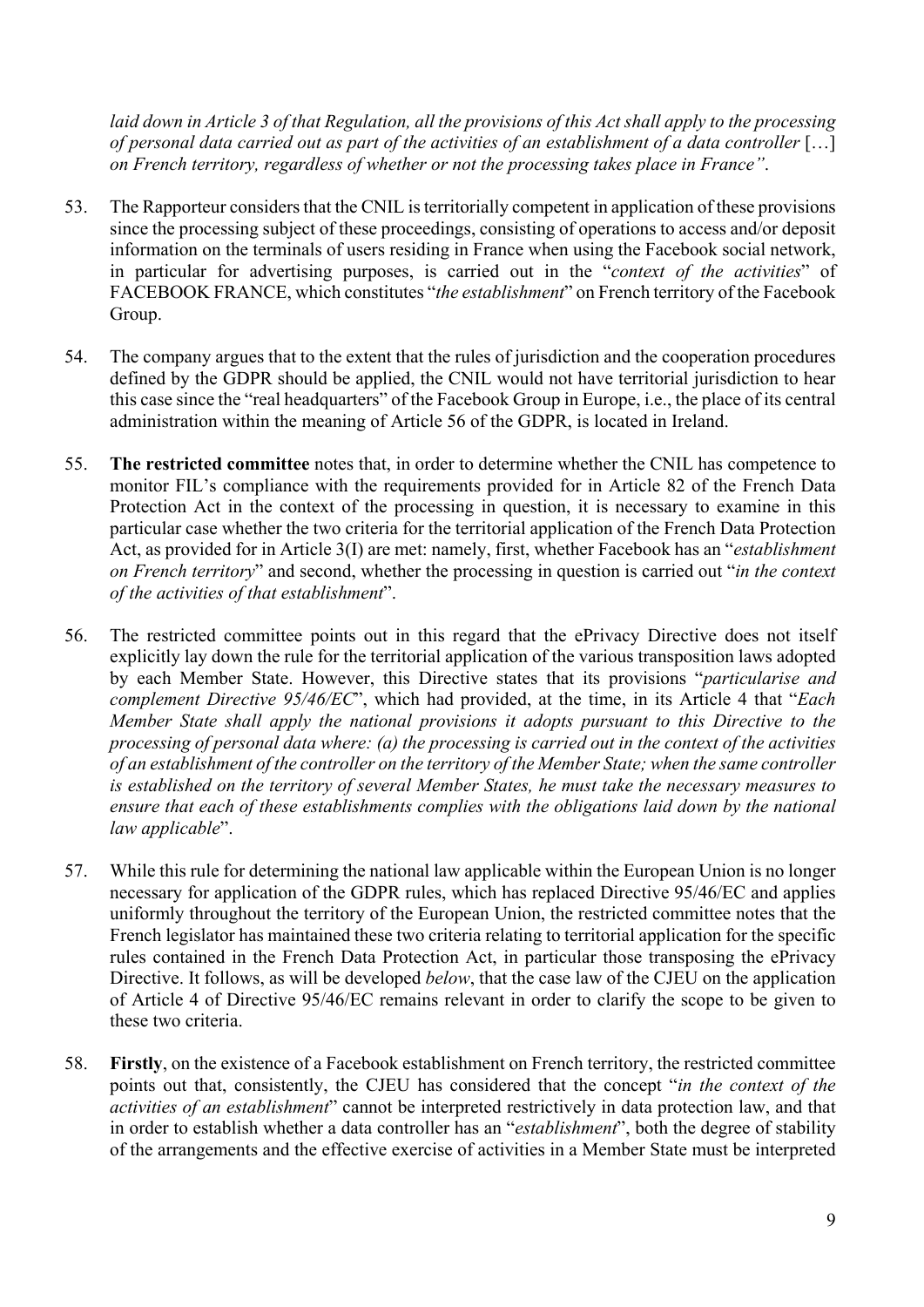in the light of the specific nature of the economic activities and the provision of services concerned (see in particular, CJEU,1 October 2015, *Weltimmo*, C-230/14, paragraphs 25 to 31).

- 59. In particular, the Court stated that "*the concept of "establishment", within the meaning of Directive 95/46, extends to any real and effective activity - even a minimal one - exercised through stable arrangements"* (idem, paragraph 31), the criterion of stability of the arrangements being assessed in through the presence of *"the necessary equipment for provision of the specific services concerned"* (idem, paragraph 30). The Court also considered that a company, an autonomous legal entity, from the same group as the data controller, may constitute an establishment of the data controller within the meaning of these provisions (CJEU, 13 May 2014, *Google Spain*, C-131/12, paragraph 48).
- 60. In this case, FACEBOOK FRANCE, registered in France since 3 February 2011, is the registered office of the French subsidiary of META PLATFORMS, INC. It has premises located in Paris and employs approximately [...] people. It is specified in this company's articles of association, updated and filed with the registry of the Paris Commercial Court on 9 July 2020, that its business includes "*any activity relating, directly or indirectly, to the purchase, sale or intermediation of advertising spaces on the Facebook Online Social Network Platform or any other platform operated by the Facebook group, or any other commercial agreement, in its broadest sense, relating to online advertising space and in particular, without this list being exhaustive, the offer to buy, sell or provide online advertising space, the negotiation of contracts concerning online advertising space, the implementation of marketing strategies relating to offers for the sale of advertising space and any other advertising service that may be provided to advertisers, advertising agencies or any other third party*".
- 61. As regards the links of this company with FIL, the restricted committee notes that they are both subsidiaries of the group's parent company, META PLATFORMS, INC., and that they are in particular linked to each other by a contract for the resale of advertising space and by a service contract, in force since 1<sup>st</sup> July 2018.
- 62. In this respect, the restricted committee notes that while, in its reply of 21 May 2021, FACEBOOK FRANCE stated that *"as a matter of principle, FIL is the contracting company for advertisers and partners in France wishing to use Facebook's advertising products and services "[...] for the creation, submission or distribution of advertisements or any other activity or any other commercial or sponsored content" [...]",* it also states very clearly that its role consists *of "the provision of local support to advertisers and partners in France and the placing of orders and invoicing of certain customers".*
- 63. In particular, the restricted committee notes that under the service agreement, FACEBOOK FRANCE provides, on a non-exclusive basis, a number of services to FIL, including general, administrative, human resources, accounting, legal, policy, marketing and partnership management services.
- 64. Therefore, in view of the nature of these services, the restricted committee considers that FACEBOOK FRANCE must be regarded as FIL's establishment in France.
- 65. **Secondly**, on the existence of processing carried out "*in the context of the activities*" of FACEBOOK FRANCE, the restricted committee states that in its decisions *Wirtschaftsakademie*  (CJEU, Grand Chamber, 5 June 2018, *Wirtschaftsakademie*, C-210/16, paragraphs 56 to 60) and *Facebook Belgium* (CJEU, Grand Chamber, 15 June 2021, *Facebook Belgium,* C-645/19,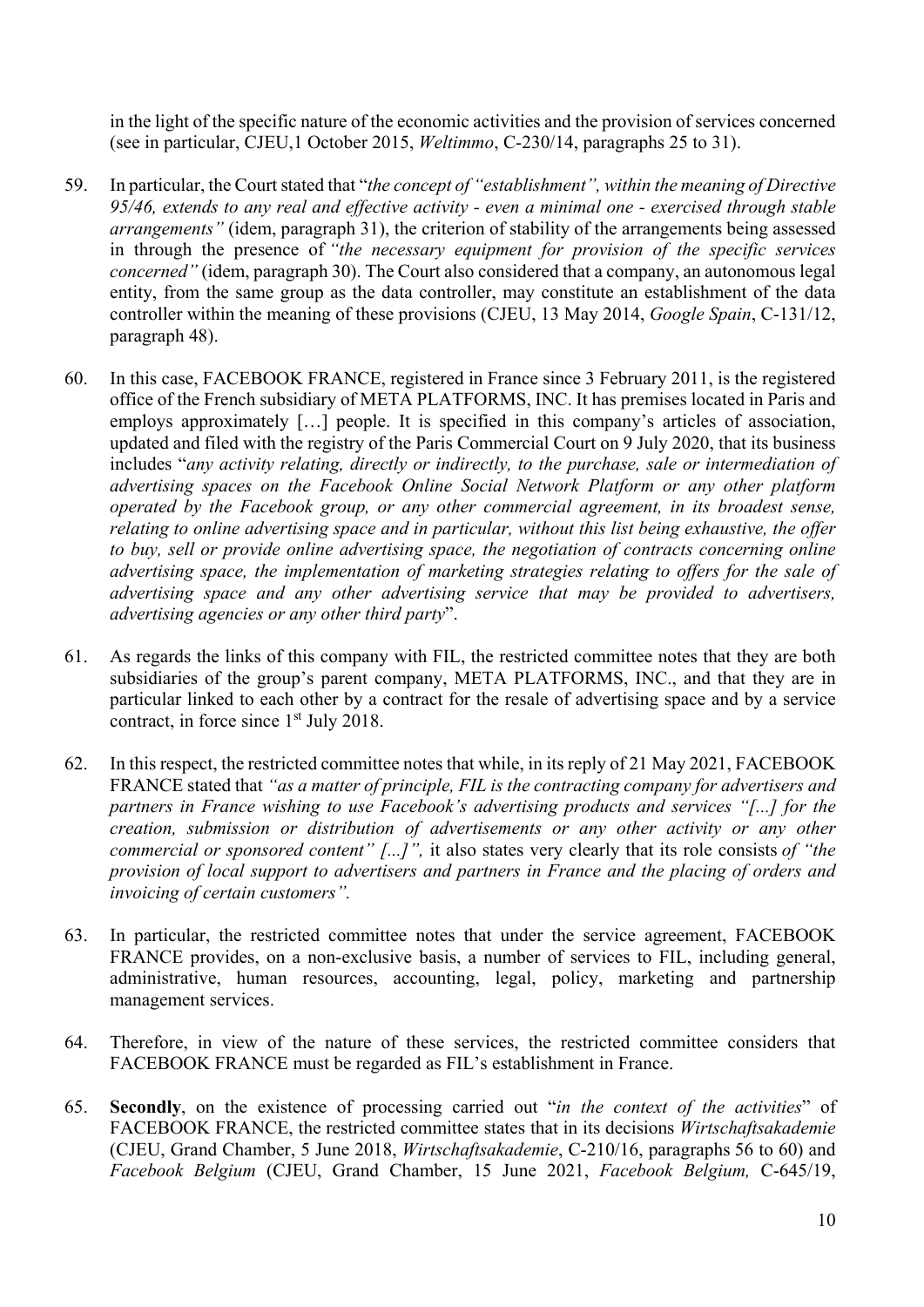paragraphs 92 to 95), which are in line with the *Google Spain* case law of 13 May 2014 relating to the activities of the Google search engine in Spain (CJEU, Grand Chamber, 13 May 2014, *Google Spain*, C-131/12, paragraph 55), the Court of Justice held that the processing consisting of the collection of personal data via cookies stored on the terminals of users visiting, in Germany and Belgium, pages hosted on the Facebook social network were respectively carried out *"in the context of the activities"* of FACEBOOK GERMANY and FACEBOOK BELGIUM, German and Belgian establishments of the Facebook group, insofar as these establishments are intended to promote and sell, in their respective countries, advertising space offered by this social network which serves to make the service offered by Facebook profitable.

- 66. Thus, in the *Facebook Belgium* judgment, the Court of Justice observed that "*first, a social network such as Facebook generates a substantial proportion of its income from, inter alia, the advertising that is disseminated on that social network, and that the activity carried out by the establishment located in Belgium is intended to ensure, within Belgium, even if it is only a secondary function, the promotion and sale of advertising spots which serve to make Facebook services profitable. Second, the activity primarily carried out by Facebook Belgium, which consists in engaging with the EU institutions and constituting a point of contact for those institutions, seeks, inter alia, to determine the personal data processing policy of Facebook Ireland. In those circumstances, the activities of the establishment of the Facebook group located in Belgium must be considered to be inextricably linked to the processing of personal data at issue in the main proceedings, with respect to which Facebook Ireland is the controller within the European Union*." (paragraphs 94-95).
- 67. Even though these three judgments concerned more specifically the subsequent processing activities carried out using the cookies stored in the users' terminals - which had justified the application of Directive 95/46/EC for the *Google Spain* and *Wirtschaftsakademie* cases and of the GDPR for the *Facebook Belgium case* -, this case law remains relevant in order to clarify the scope to be given to the concept of processing *"in the context of the activities"* of an establishment, the French legislator having used this case law when transposing the ePrivacy Directive, in order to justify the territorial jurisdiction of the CNIL with regard to the processing activities covered by this Directive.
- 68. In this particular case, the restricted committee notes that the analyses carried out in Germany and Belgium by the German and Belgian data protection authorities with regard to FACEBOOK GERMANY and FACEBOOK BELGIUM, and confirmed by the CJEU, can be reproduced in France by the CNIL with regard to FACEBOOK FRANCE.
- 69. In fact, it is apparent from FACEBOOK FRANCE's response of 21 May 2021 that its activities consist of providing "*advertising support services to advertisers and partners in France on behalf of FIL*". More specifically, "*it informs advertisers and partners in France about how they can use Facebook advertising services offered by FIL. By way of illustration, FB France provides advice on how to use the tools and functionalities of Facebook products to optimize advertising budgets or improve the quality of advertising campaigns*". And lastly, "*since 1st July 2018, [it] has also been interacting with certain advertisers and partners in France, with regard to placing their orders and invoicing related to the resale of advertising space for their benefit*".
- 70. Consequently, the restricted committee considers that the processing in question consisting of operations to access or deposit information on the terminal of users residing in France when using the Facebook social network, in particular for advertising purposes - is carried out "*in the context of the activities of FACEBOOK FRANCE*", a company which is "*Facebook's establishment on French territory*" and contributes, as such, to the promotion and marketing of Facebook products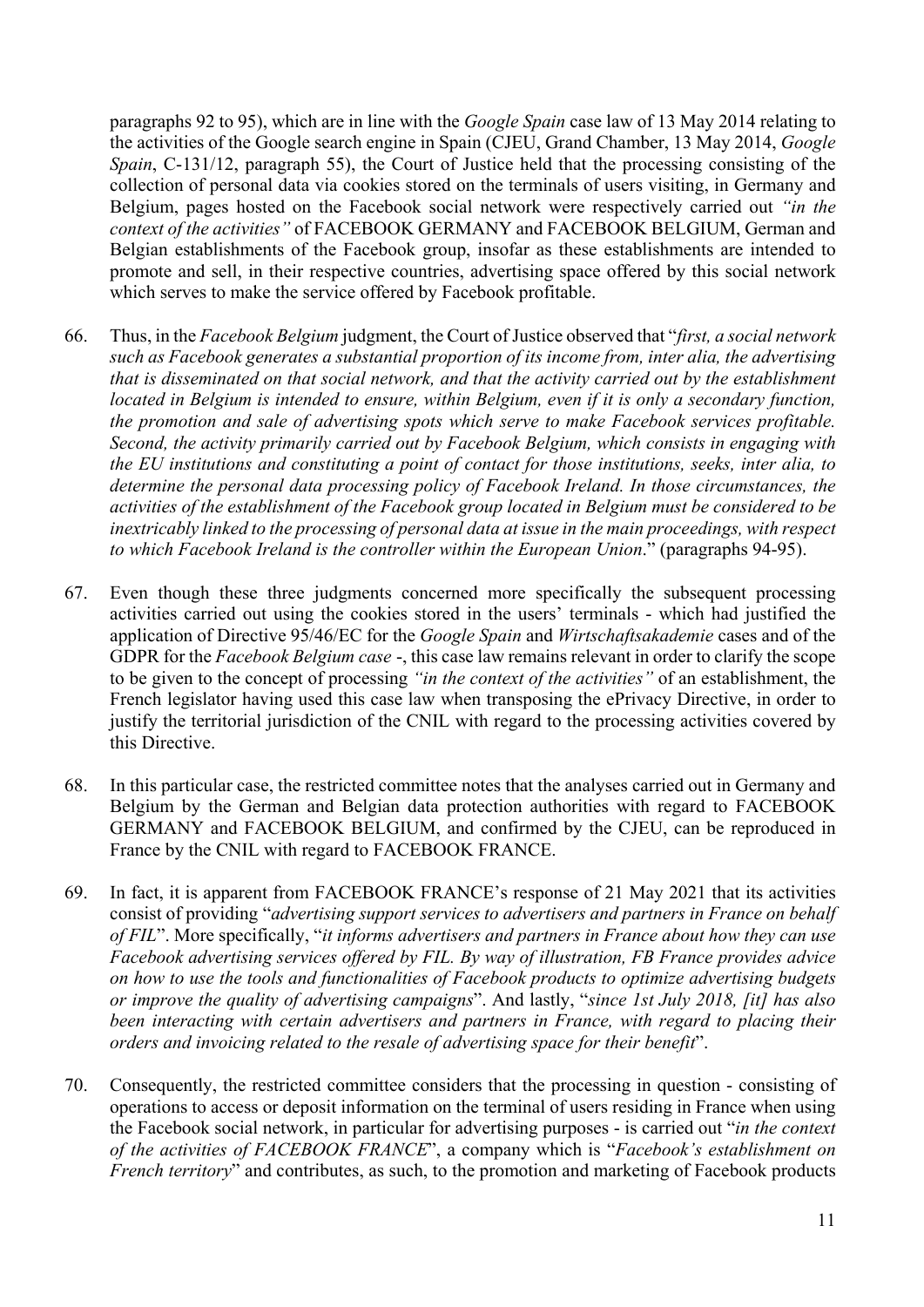and their advertising solutions in France. Since the two criteria provided for in Article 3(I) of the French Data Protection Act are met, the processing is subject to French law.

- 71. The restricted committee points out that the application of French law only concerns the reading and/or writing operations carried out on French territory (Article 4 of Directive 95/46/EC further stated that the law of the Member State applies only to the activities of the establishment "*on the territory of the Member State*").
- 72. And lastly, it notes that this is a consistent position on its part, since the intervention of the *Google Spain case law in 2014 (see in particular the CNIL decisions, restricted committee, 27 April 2017,* SAN-2017-006; CNIL, restricted committee, 19 December 2018, SAN-2018-011; CNIL, restricted committee, 7 December 2021, SAN-2020-012 and CNIL, restricted committee, 7 December 2021, SAN-2020-013).
- 73. It follows from the foregoing that French law is applicable and that the CNIL is materially and territorially competent to exercise its powers, including the power to take a sanction measure concerning the processing in question which falls within the scope of the ePrivacy Directive.

# **B. On the ground for complaint alleging the unlawfulness of these sanction proceedings**

- 74. The company complains of not having received prior formal notice, as did the sixty parties involved having formed the subject of this corrective measure between May and July 2021 for similar offences, and invokes the resulting infringement of the principle of equality in the eyes of the law.
- 75. It argues that this principle is also not fully taken into account due to the severity of the corrective measures proposed by the Rapporteur in comparison with recent restricted committee decisions pronounced against major stakeholders for non-compliance with the provisions of Article 82 of the French Data Protection Act (see CNIL decisions, restricted committee, 18 November 2020, SAN-2020-009, *Carrefour Banque*; 7 December 2020, SAN-2020-012, *Amazon* and SAN-2020- 013, *Google*; 27 July 2021, SAN-2021-013, *Le Figaro*).
- 76. Firstly, with regard to the lack of prior formal notice, the restricted committee points out that, pursuant to Article 20(III) of the French Data Protection Act, directing a case towards a sanction procedure is the sole responsibility of the Chair of the CNIL, so that the restricted committee does not have to hand down a decision on the principle of referral of the matter to it.
- 77. It also states that it is apparent from these provisions that the Chair of the CNIL is not required to send a prior formal notice to a data controller before initiating a sanction procedure against them. It adds that the possibility of directly initiating a sanction procedure was confirmed by the French State Council (see, in particular, French State Council, 4 Nov. 2020, application no. 433311, paragraph 3).
- 78. Moreover, the restricted committee notes that a prior formal notice was even less justified in this particular case since the company had already, following a prior formal notice, formed the subject of a sanction by the restricted committee for breaches relating to cookies in 2017. The company therefore needed to be both particularly vigilant with regard to fulfilment of its obligations in terms of cookies and also attentive to changes in the regulations in this area, in particular following the enhancing of the conditions of consent following the entry into force of the GDPR.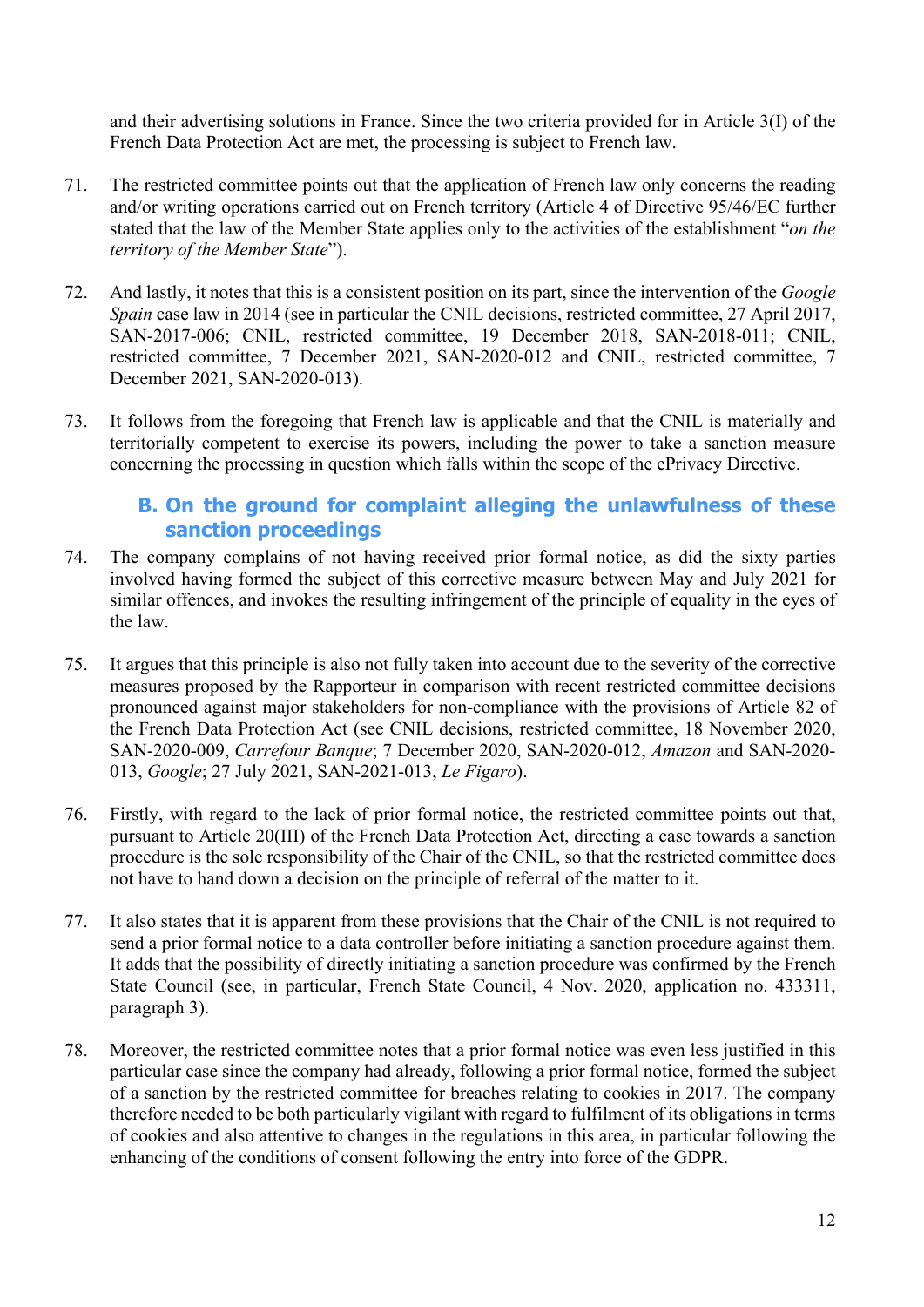- 79. And lastly, the restricted committee notes that the CNIL particularly issued communications about these changes, in particular by defining an action plan relating to cookies, the terms of which were detailed in 2019 in a press release posted on its website on 28 June 2019. In that press release, the CNIL stated in particular that it would allow data controllers a "transitional period", to give them the time necessary to bring their reading and/or writing operations into compliance with the new requirements following the entry into force of the GDPR and which would be enshrined in the new recommendation that was to be drafted. It had already pointed out that it would be carrying out checks on compliance with this future recommendation within six months of its final adoption. Extended once, this adaptation period expired on 1st April 2021.
- 80. Secondly, as regards the amount of the fine proposed by the Rapporteur, this does not affect the lawfulness of the procedure.
- 81. Consequently, the restricted committee considers that the ground for complaint alleging the unlawfulness of the procedure must be dismissed.

### **C. On the breach of cookie obligations**

82. According to Article 82 of the French Data Protection Act which transposes into French law the provisions of Article 5(3) of the ePrivacy Directive, "*any subscriber or user of an electronic communications service must be informed in a clear and complete manner, unless it has been previously informed by the data controller or its representative:* 

*1. Of the purpose of any action aimed at electronically accessing information already stored in their electronic communications terminal equipment, or writing information to this equipment;* 

*2. Of how he or she can object to it.*

*Such access or writing may only take place provided that the subscriber or user has expressed, after receiving such information, his or her consent (…)*".

- 83. Pursuant to Article 2(f) of the ePrivacy Directive, consent corresponds to the "*data subject's consent*" in Directive 95/46/EC. According to Article 94 of the GDPR, "*references to the repealed Directive shall be construed as references to the [GDPR]*".
- 84. Under Article 4(11) of the GDPR, in order to be validly collected, consent must be "*any freely given, specific, informed and unambiguous indication of the data subject's wishes by which he or she, by a statement or by a clear affirmative action, signifies agreement to the processing of personal data relating to him or her*".
- 85. The scope of this article is clarified by Recital 42 of the GDPR, according to which "*consent should not be regarded as freely given if the data subject has no genuine or free choice or is unable to refuse or withdraw consent without detriment*".
- 86. In this case, the delegation established in connection with the online control of 8 April 2021 that, when a user visits the social network Facebook, a pop-up window entitled *"Accept Facebook cookies in this browser"* appears and that, at the bottom of this window, there are two buttons entitled *"Manage data settings"* and *"Accept all"*. It was also found that, at this stage, no cookie was placed on the user's terminal and that the user was required to click on one of these two buttons in order to be able to continue browsing the social network.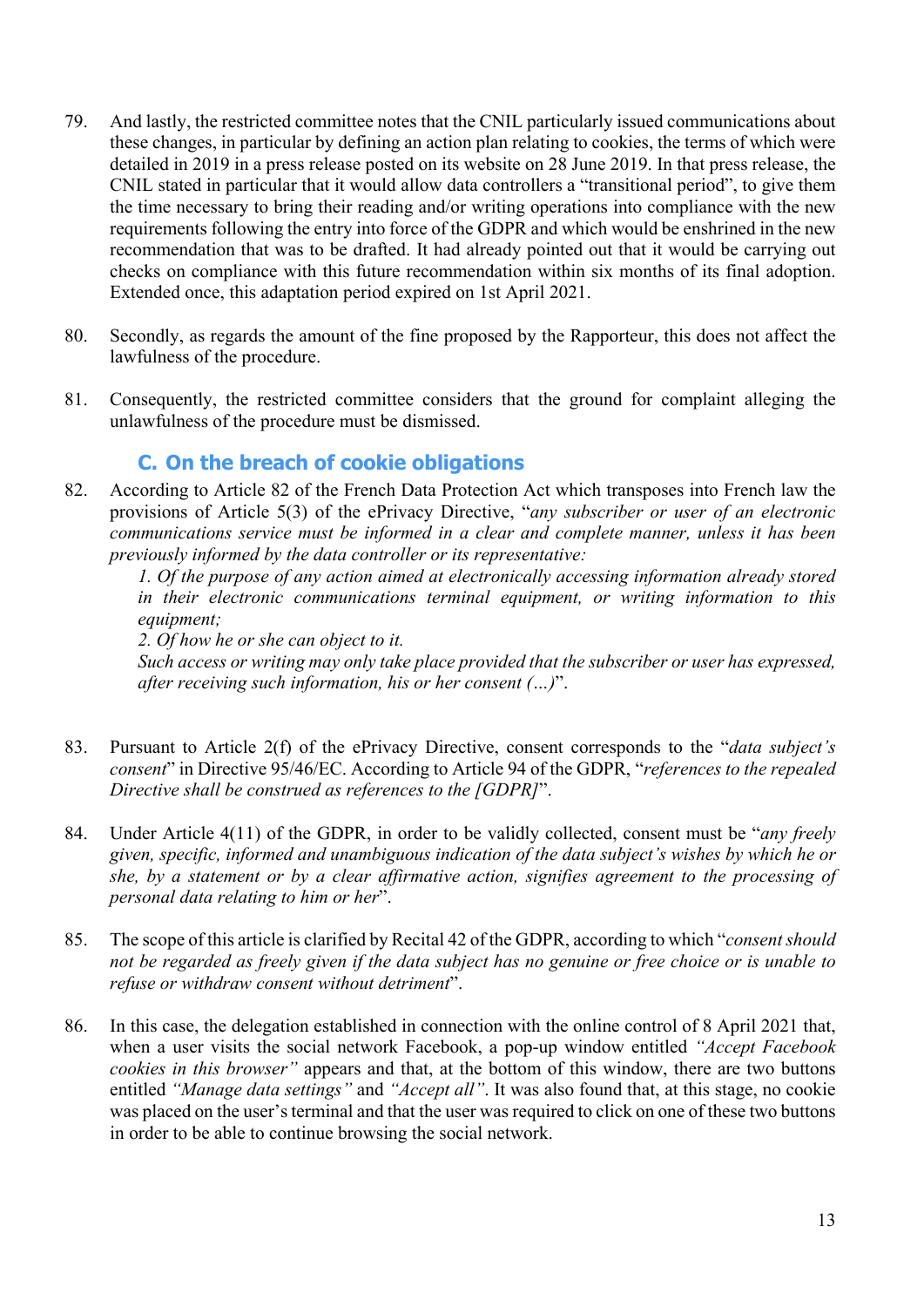- 87. Thus, when the user clicks the *"Accept all"* button at the bottom of this first window and gives their consent to the reading and/or writing of information on their terminal, the window disappears, allowing them to continue browsing on the social network.
- 88. When the user clicks on the *"Manage Data Settings"* button, a new pop-up window appears, containing the two main purposes pursued by cookies subject to consent - personalised ads by Facebook and personalised ads by third parties - and next to which there are sliding buttons, disabled by default.
- 89. The delegation found that when the user scrolls this second window, leaves the two sliding buttons disabled, then clicks on the *"Accept cookies"* button at the bottom of this window, this window disappears, allowing them to continue browsing on the social network without having any advertising cookies placed on their terminal.
- 90. In light of these findings, the Rapporteur considers that the company had committed a breach of Article 82 of the French Data Protection Act, as clarified by the enhanced requirements in terms of consent laid down by the GDPR, since it does not make available to users residing in France, on the website "facebook.com", a method of freely consenting by refusing operations to read and/or write information on their terminal having the same degree of simplicity as the method envisaged for accepting their use. The Rapporteur also considers that the information provided to the user does not allow them to clearly understand that they can refuse cookies.
- 91. By way of clarification, she also notes that, according to its Guidelines 5/2020 on consent within the meaning of Regulation (EU) 2016/679, adopted on 4 May 2020, the EDPB had pointed out that "*the element "free" implies real choice and control for data subjects*" (§13).
- 92. Similarly, in the context of its Deliberation No. 2020-092 of 17 September 2020 adopting a recommendation proposing practical arrangements for compliance in the event of use of "cookies and other tracers", the Commission considered, in view of the above-mentioned applicable legislation, that "*the controller must offer users both the means of accepting and of refusing reading and/or writing operations with the same degree of simplicity*".
- 93. The company argues that neither the ePrivacy Directive nor its transposition into French law in Article 82 of the French Data Protection Act provides for the rule according to which it must be as easy to refuse cookies as it is to accept them. It adds that this rule is also not provided for by the GDPR, Article 7(3) of which introduces only an obligation relating to withdrawal of consent, which does not extend to the initial refusal to consent to cookies.
- 94. It argues that the CNIL Guidelines and Recommendation of 17 September 2020 are not mandatory and do not in any event refer to any binding provision of the GDPR or of the ePrivacy Directive when they refer to this rule which, in these two instruments of the CNIL, is, furthermore, mentioned under titles relating to refusal of consent and not to freedom of consent.
- 95. And lastly, it argues that its click path complies with the applicable rules since it does indeed provide, from the first window, information relating to cookies settings, and that a distracted user who has reached the second window allowing these settings, and who clicks on the *"Accept cookies"* button at the bottom of this second window, would not have any advertising cookie placed on their terminal.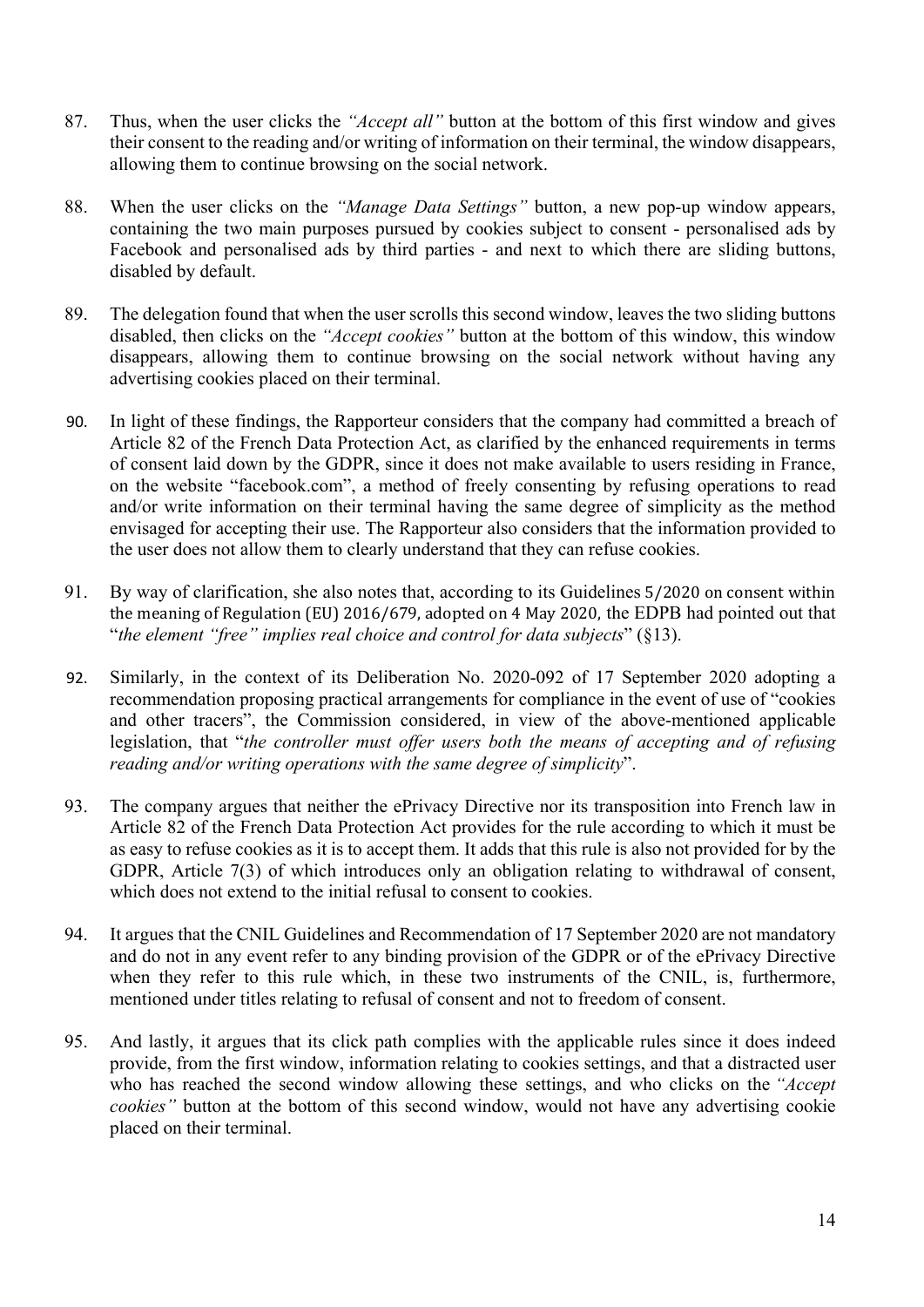- 96. **Firstly**, as regards the methods of refusal, the restricted committee refers to the provisions mentioned in paragraphs 41 to 43 and paragraphs 82 *et seq.* of this deliberation. It considers that, in order to guarantee freedom of consent, it should, in the case in point, be as easy to refuse cookies as to accept them. It points out that the EDPB clarifies this point in its Guidelines on Consent adopted on 4 May 2020 by stating that "*the element "free" implies real choice and control for data subjects*".
- 97. By applying this requirement of freedom of consent to cookies, it considers that making the optout mechanism more complex than the method allowing them to accept cookies, for example, by relegating to a second window the button allowing them to refuse cookies, amounts in actual fact, in general terms, in the context of browsing on the Internet, to altering users' freedom of choice by encouraging them to favour acceptance of these cookies rather than their refusal.
- 98. It notes that this conclusion is in particular corroborated by a university study entitled *"Dark Patterns after the GDPR: Scraping Consent Pop-ups and Demonstrating their Influence*" conducted in 2020 based on different cookie banners offered to a panel of users. In this study, researchers from Cambridge University and MIT showed that 93.1% of Internet users, faced with cookie banners, stop at the first level and that only a small minority of them go to the second level to customise their settings or reject cookies. This study also showed that the fact of relegating the opt-out button to the second level increased the rate of consent to cookies, on average, by 23.1 percentage points.
- 99. It also points out that, in order to take into account the changes brought about by entry into force of the GDPR and in particular to clarify the scope to be given to the rule challenged in these proceedings, the CNIL amended its Deliberation No. 2013-378 of 5 December 2013, adopting a recommendation on cookies and other tracers (hereinafter "the Recommendation of 5 December 2013").
- 100. This amendment was firstly translated by the adoption of Deliberation No. 2019-093 of 4 July 2019 adopting guidelines relating to the application of Article 82 of the amended Act of 6 January 1978 to the operations of reading and/or writing on a user's terminal (in particular, to cookies and other tracers) (hereinafter "the Guidelines of 4 July 2019"), which had already provided in Article 2, "*that it must be as easy to refuse or withdraw consent as to give it*", followed by the Guidelines and the Recommendation of 17 September 2020, which repealed the Guidelines of 4 July 2019 and the Recommendation of 5 December 2013.
- 101. The restricted committee points out that the two instruments adopted in 2020 aim to interpret the legislative provisions and to inform the parties concerned about the implementation of concrete measures to ensure compliance with these provisions, so that they implement these measures or measures having equivalent effect, without however providing for new statutory obligations. It notes that the Guidelines of 17 September 2020 state that *"are primarily intended to recall and explain the law applicable to the reading and/or writing of information* […] *in the subscriber's or user's electronic communications terminal equipment, including the use of cookies*."
- 102. It notes that Article 2 of the Guidelines of 17 September 2020 and Article 2.4 of the Recommendation of 17 September 2020 are very clear, the latter stating that *"the data controller must offer users both the possibility of accepting and refusing reading and/or writing operations with the same degree of simplicity*."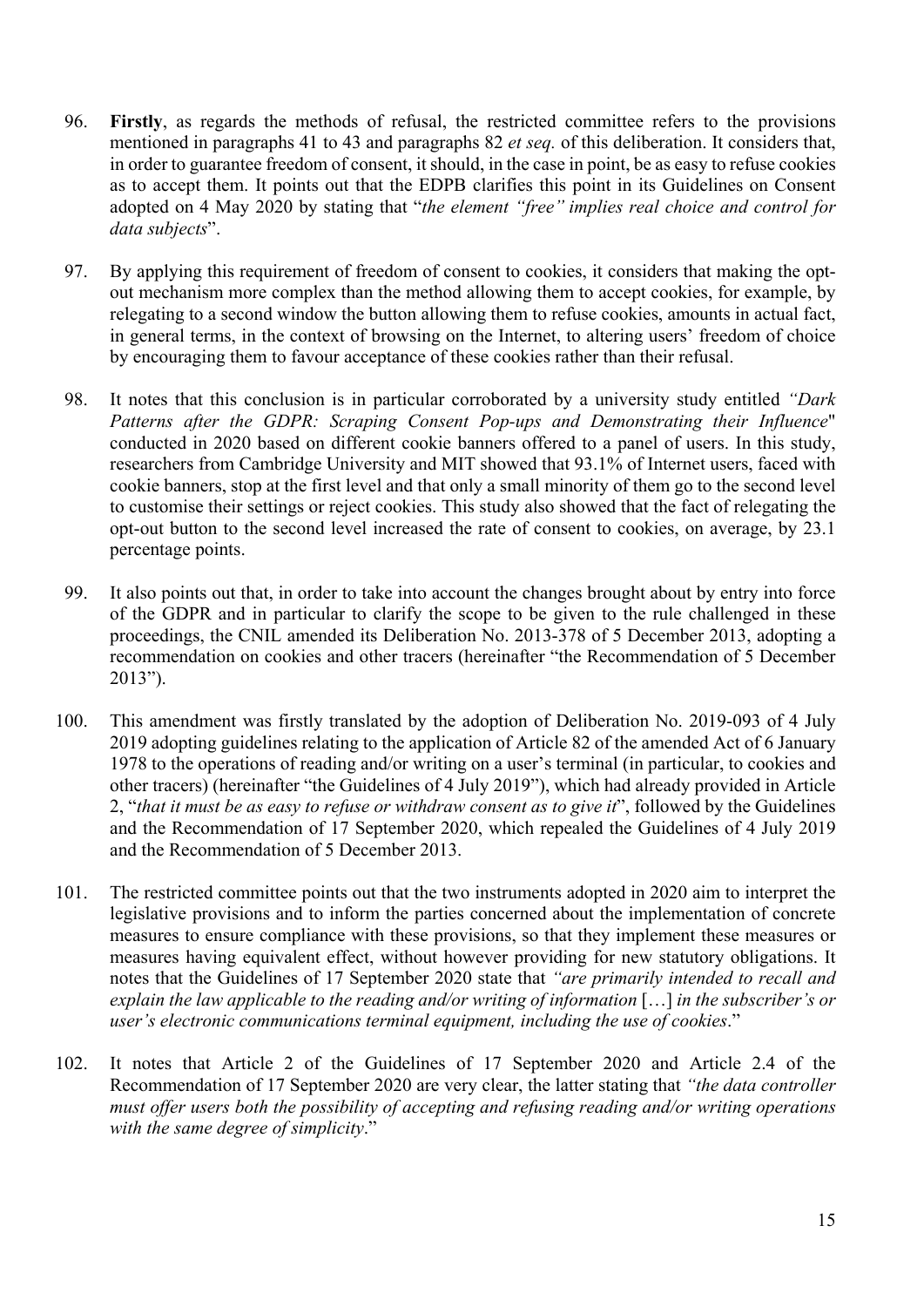- 103. It points out that while, in the interests of providing further information, these clarifications feature in these two instruments under headings which refer to content rather than legal origin (*"Procedures for refusing"* for the Recommendation of 17 September 2020; *"Refusing and withdrawing consent"* for the Guidelines of 17 September 2020), it is indeed the requirement of freedom of consent laid down by the GDPR which implies, with regard to the deposit of cookies, that the methods offered to the user to make this choice are such that they do not encourage them to accept cookies any more than they encourage them to refuse cookies.
- 104. The restricted committee also notes that the French State Council had already had the opportunity to rule on this issue in its decision *Association des agences-conseils en communication,* in which it examined the Guidelines of 4 July 2019. It thus ruled that: "*the CNIL, which, in stating that it should be "as easy to refuse or withdraw consent as to give it", limited itself to characterising the conditions of the user's refusal, without defining specific technical methods for expressing such a refusal, did not vitiate its deliberation with any disregard of the rules applicable in this matter*" (French State Council, 19 June 2020, No. 434684, T., paragraph 15).
- 105. It notes that this paragraph must be read in the light of the conclusions of the Public Rapporteur on this judgment, who stated: "*As the CNIL points out, the contested guidelines do not impose any technical procedure for collecting this refusal. They merely demand, in general and rightly, that it is no more complicated to refuse than to accept*" (French State Council, conclusions of the Public Rapporteur on judgment No. 434684, p. 17).
- 106. And lastly, it points out that in the Guidelines and in the Recommendation of 17 September 2020, the CNIL does not necessarily require the insertion of a "*Reject all*" button, but draws attention to the importance of putting in place a simple alternative allowing the user to refuse cookies just as easily to accept them, by giving examples of wording and methods that can be used by organisations so that the freedom of consent of users is truly respected.
- 107. Thus, under the Recommendation of 17 September 2020, the CNIL proposes: *"For example, at the point of the first level of information, users may have the choice between two buttons shown at the same level and in the same format, which propose "Accept all" and "Reject all", "Allow" and "Do not allow", or "Consent" and "Do not consent", or any other equivalent and sufficiently clear wording. The Commission considers that this method is a simple and clear way for the user to express their refusal as easily as their consent*. *The expression of refusal to consent may, however, arise from other types of actions than that consisting of clicking on one of the buttons described above. In any event, the Commission points out that the methods allowing users to consent or refuse must be presented in a clear and comprehensible manner. In particular, where refusal can be expressed by merely closing the consent window or by the lack of interaction with that window for a certain period of time, this option must be clearly indicated to users on that window. In fact, failing this, the user might fail to understand that these actions mean that no reading or writing operation subject to consent can lawfully take place. Appropriate design and information should enable them to understand the options available to them".*
- 108. **In this particular case,** the restricted committee points out that, as evidenced by the findings made during the online check of 8 April 2021, when a user residing in France visits the website facebook.com, they can agree to the deposit of advertising cookies in a single action, by clicking on the button entitled "*Accept cookies*" appearing on the first window.
- 109. It notes that, in order to refuse these cookies however, the user will have to complete no fewer than three actions: first, click on the *"Manage data settings"* button located above the *"Accept*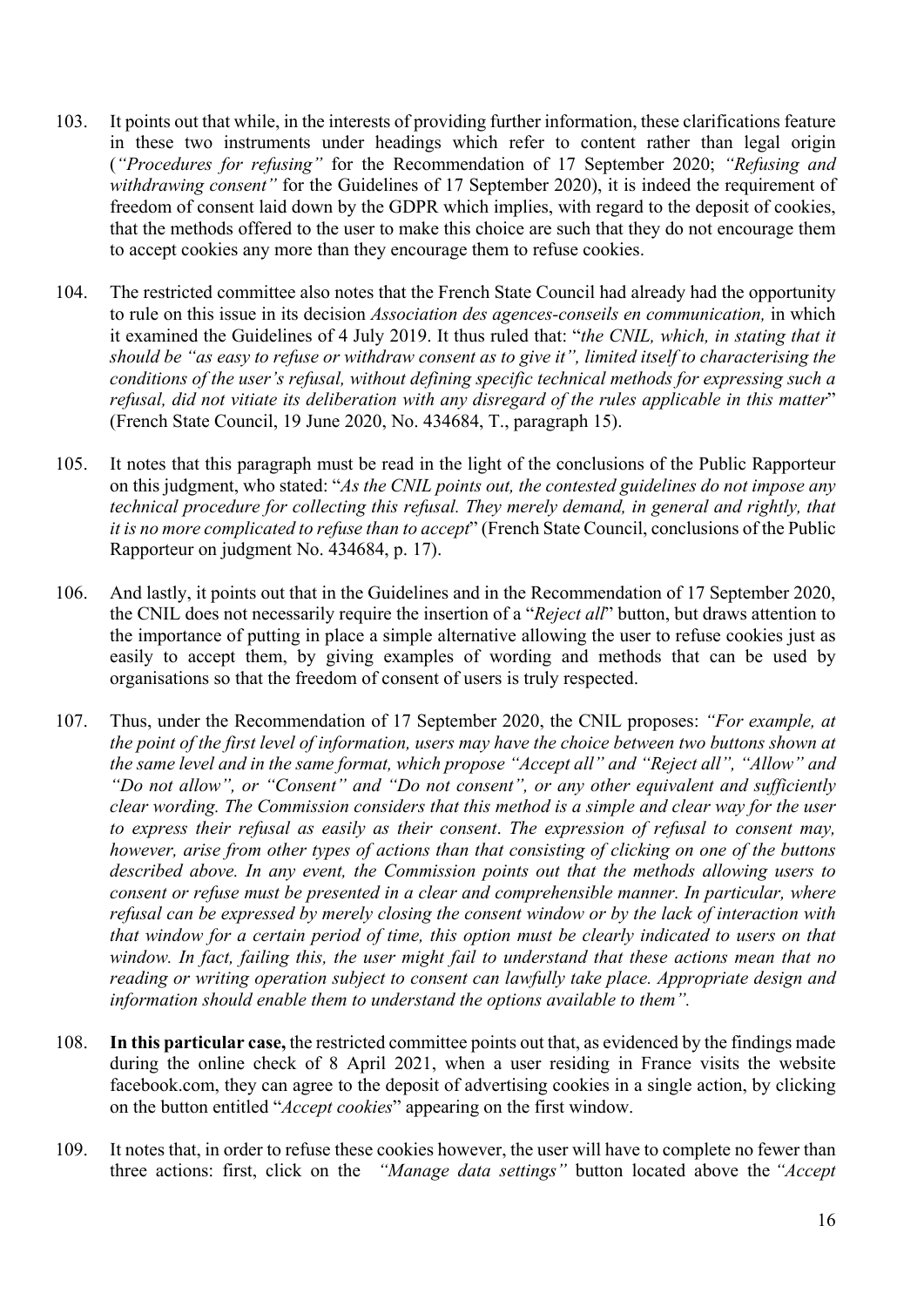*cookies"* button in the first window, second, scroll down the entire content of the second window, in particular to establish that the two sliding buttons allowing the deposit of advertising cookies are disabled by default, and finally, click on the *"Accept all"* button located at the bottom of this second window.

- 110. In this case and as it has already mentioned, the restricted committee considers that the fact, for the company, of making the mechanism for rejecting cookies more complex than the mechanism for accepting cookies, amounts, in reality, to discouraging users from refusing cookies and encouraging them to favour the *"Accept cookies"* button. In fact, an Internet user is generally led to visit many sites. Browsing on the Internet is characterised by its speed and fluidity. Having to click on *"Manage data settings"* and having to understand the set-up of the page making it possible to reject cookies, is likely to discourage the user, who would nevertheless like to refuse the storage of cookies. It is not disputed that in this case, the company offers a choice between acceptance or refusal of cookies, but the methods by which this refusal can be expressed, in the context of browsing on the Internet, skews the expression of choice in favour of consent, in such a way as to alter freedom of choice.
- 111. **Secondly**, with regard to the information provided, the restricted committee points out that under Article 82 of the French Data Protection Act, the user must be informed, before consenting to cookies, of "*the means at their disposal to oppose it*", that is to say, to refuse them, and that the information provided must be *"clear and comprehensive"*. It points out that these provisions should be read in the light of recital 66 of amending ePrivacy Directive 2009/136/EC, which provides that "*the methods of providing information and offering the right to refuse should be as user-friendly as possible*".
- 112. It points out that, in the context of its Recommendation of 17 September 2020, the Commission had taken care to clarify that this requirement for "*clear and comprehensive*" information should be construed in such a way that "*the information accompanying each actionable element allowing for expressing consent or refusal is readily understandable and does not require a concentration or interpretation effort on the part of the user. For example, it is recommended to ensure that it is not written in such a way that a quick or less attentive reading could lead to the impression that the selected option produces the opposite of what users thought they chose*".
- 113. In this particular case, it points out that it is apparent from the online control of 8 April 2021 that, having reached the website "facebook.com", the user must, in order to refuse the deposit of advertising cookies, first click on the *"Manage Data Settings"* button on the first window, scroll down the entire second window, leaving the two sliding buttons disabled so as not to accept cookies, then click on the *"Accept cookies"* button at the bottom of this second window.
- 114. While, as the company argues in defence, the restricted committee recognises that a distracted user who clicks on the *"Accept cookies"* button at the bottom of the second window would not see any advertising cookies placed in their terminal if the sliding buttons enabling the deposit of these cookies are disabled by default, it notes that it is particularly counter-intuitive to have to click on a button entitled *"Accept cookies"* to actually refuse the deposit of cookies.
- 115. The restricted committee considers that these methods instead encourage the user to believe that it is, ultimately, not possible to continue browsing having refused the deposit of advertising cookies, since the entire process of rejecting cookies is based on information referring to the acceptance of cookies.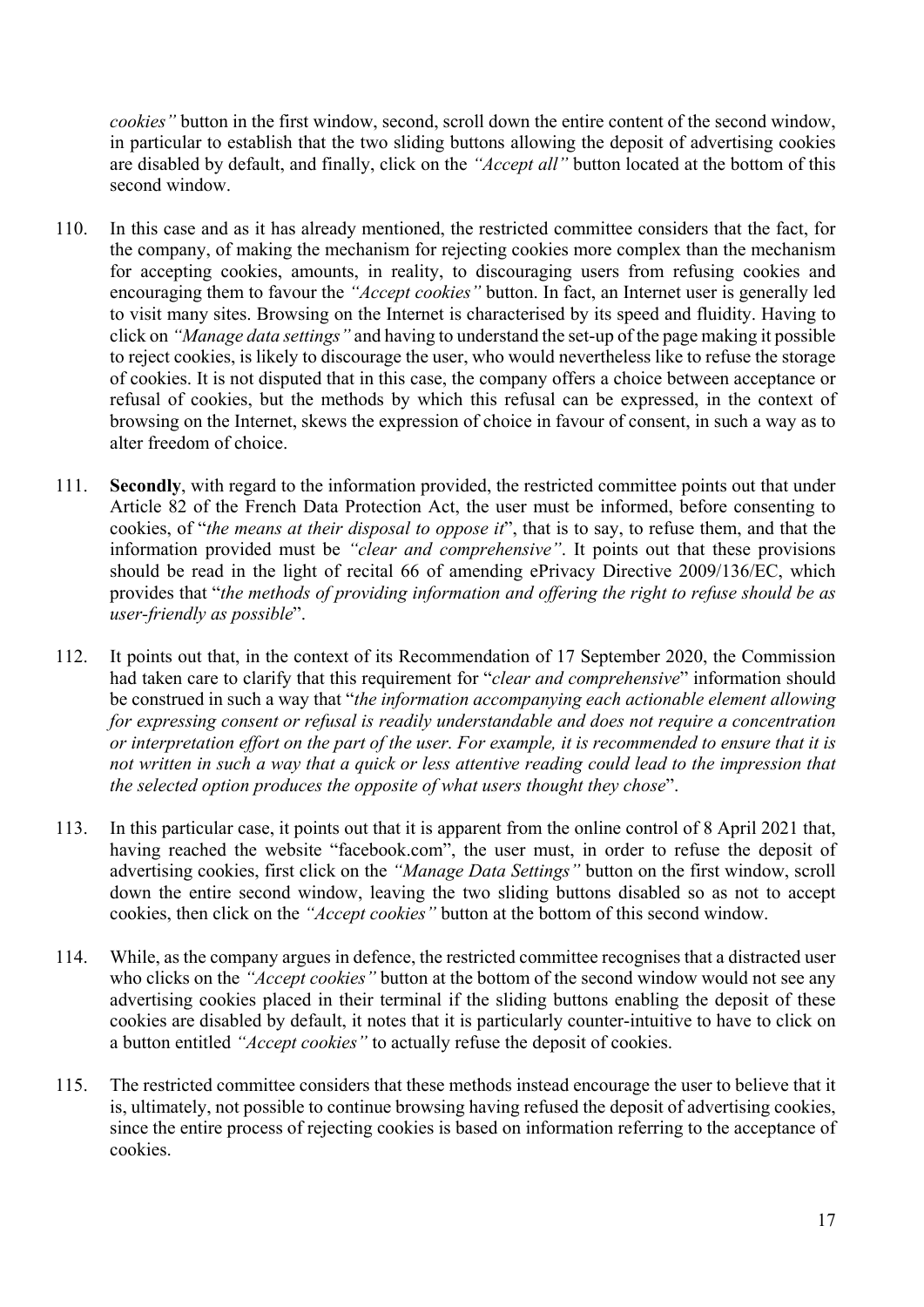- 116. It notes that this impression can only be strengthened by the unclear nature of the *"Manage Data Settings"* button offered on the first window, which does not clearly mention the existence of means to reject cookies.
- 117. It considers that the fact that, ultimately, cookies are not stored, does not affect the confusion generated by this contradictory click path which may give the user the impression that it is not possible to refuse the deposit of cookies and that they have no means of control in this regard.
- 118. In view of these elements, the restricted committee considers that the information provided to users residing in France visiting the page "facebook.com", as well as the methods of obtaining consent offered to them by the company on this website, do not comply with the provisions of Article 82 of the French Data Protection Act as clarified by the enhanced consent requirements laid down by the GDPR.

# **III. On the issue of corrective measures and publicity**

119. Article 20 of amended Act No. 78-17 of 6 January 1978 provides that:

*"When the data controller or its processor does not comply with the obligations resulting from the aforementioned Regulation (EU) 2016/679 of the European Parliament and of the Council of 27 April 2016 or from this Act, the chair of the Commission nationale de l'informatique et des libertés (French Data Protection Authority) may also, where applicable after having sent it the warning provided for in I of this article or, where applicable, in addition to an order provided for in II, refer the matter to the restricted committee of the Commission with a view to pronouncing, after an adversarial proceeding, any one or more of the following measures:* […]

*2. An injunction to make the processing compliant with the obligations resulting from Regulation (EU) 2016/679 of 27 April 2016 or this Act or to comply with the requests made by the data subject to exercise their rights, which may be accompanied, except in cases where the processing is implemented by the State, with a penalty fine not exceeding 100,000 euros per day of delay from the date fixed by the restricted committee;* […]

*7. With the exception of cases where the processing is implemented by the State, an administrative fine may not exceed 10 million euros or, in the case of a company, 2% of the total annual global turnover of the previous financial year, whichever is the greater.* […] *In determining the amount of the fine, the restricted committee shall take into account the criteria specified in the same Article 83*".

Article 83 of the GDPR, as referred to in Article 20(III) of the French Data Protection Act, provides that *"Each supervisory authority shall ensure that the imposition of administrative fines pursuant to this Article in respect of infringements of this Regulation referred to in paragraphs 4, 5 and 6 shall in each individual case be effective, proportionate and dissuasive"*, before specifying the elements to be taken into account when deciding whether to impose an administrative fine and when deciding on the amount of that fine.

## **A. On the issue of an administrative fine and its amount**

120. The company firstly argues that the Rapporteur's demonstration of the gravity of the noncompliance and the number of data subjects in support of her proposal for a sanction is insufficient.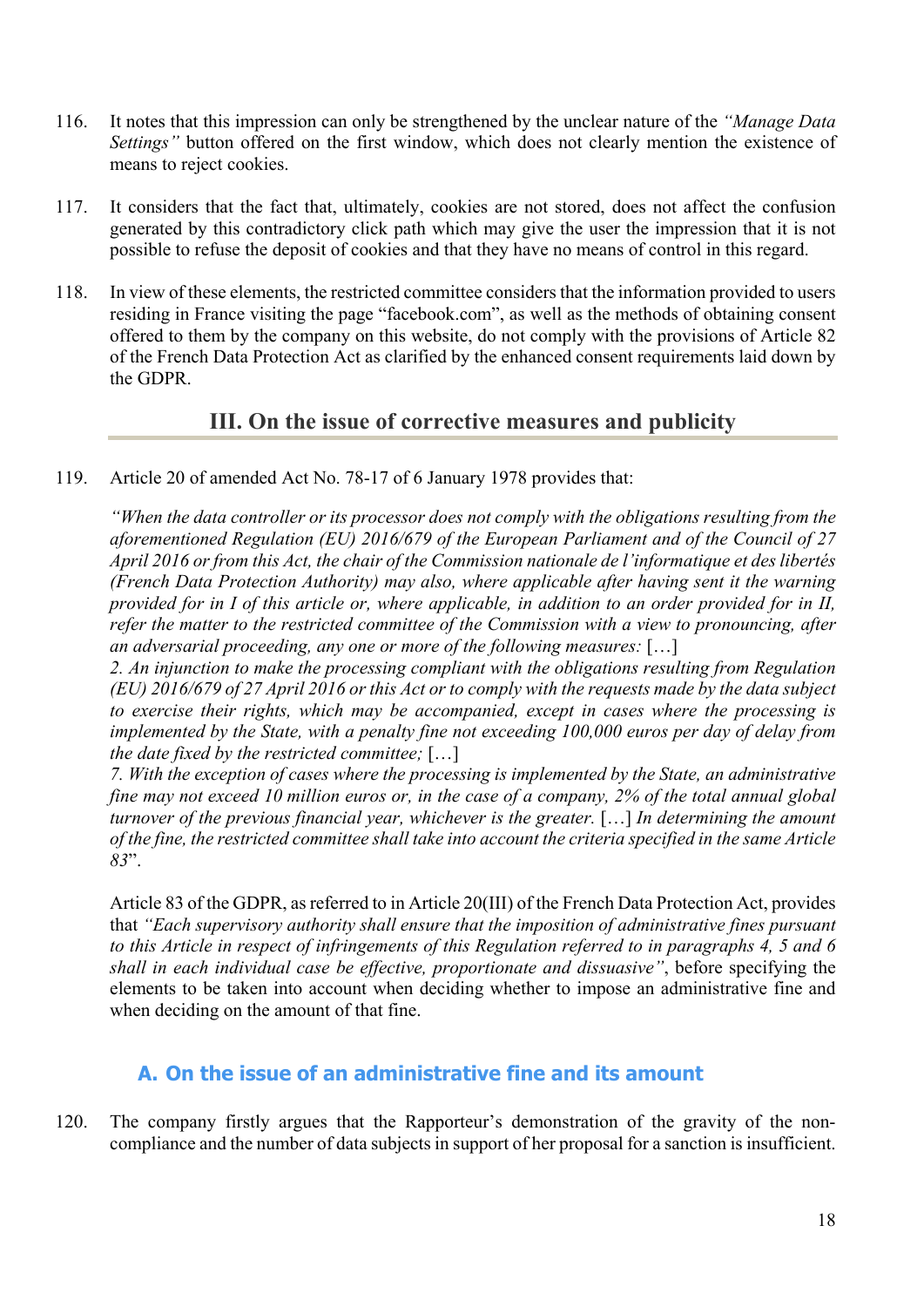- 121. It also argues that the Rapporteur's developments relating to the scope of the breach and the financial benefits gained as a result of the breach are ineffective, since the sliding buttons on the second window are disabled by default, so that a distracted user who clicks on the *"Accept cookies"* button located at the bottom of this second window would not see any cookie placed in their terminal.
- 122. The restricted committee points out, in general terms, that Article 20(III) of the French Data Protection Act gives it authority to impose various penalties, including administrative fines, the maximum amount of which may be equal to 2% of the data controller's total worldwide annual turnover in the previous financial year. Determination of the amount of these fines is assessed in light of the criteria specified in Article 83 of the GDPR, to which this article refers.
- 123. **Firstly**, with regard to the imposition of an administrative fine, the restricted committee considers that it is firstly appropriate to apply the criterion provided for in Article 83(2)(a) of the GDPR relating to the gravity of the infringement taking into account the nature, scope of the processing as well as the number of data subjects affected.
- 124. It notes, first of all, that by failing to comply with the requirements of Article 82 of the French Data Protection Act, the company does not allow users residing in France visiting the website "facebook.com" to refuse cookies as easily as to accept cookies. By depriving them of this real freedom of choice, the company strongly encourages users to consent to the storage of advertising cookies.
- 125. The restricted committee points out the scope of the Facebook social network and the inescapable place it occupies in France, since it dominates by far the social media market, as noted by the French competition regulator, the Autorité de la concurrence, in its Opinion No. 18-A-03 of 6 March 2018. It also notes the "network effects" generated by this dominant position, highlighted by the German competition regulator in a decision of 6 February 2019.
- 126. It points out that this failure is all the more harmful to data subjects since, in parallel with its traditional function of maintaining and developing interpersonal relationships, this social network also occupies an increasingly larger role in areas as diverse as access to information, public debate or even civil security via the Facebook safety check feature in the event of a natural disaster or an attack, which are of some significance in a democratic society.
- 127. It also points out that the tracking of data subjects, which begins with the collection of information related to the user account and continues throughout the user's browsing on Facebook, for an advertising purpose clearly recognised by the data controller, does not stop at the borders of the social network.
- 128. It is not disputed that Facebook makes available to many third-party sites a set of tracking tools such as social plugins, login buttons or the Facebook Pixel - that will continue to collect the data of users visiting these third-party sites in order to cross-reference them with data already collected within the social network in order to increase the value of these data. A 2019 study revealed the presence of these Facebook tracking tools on 44% of the 65,000 most visited sites in the world, so the indirect scope of processing is considerable.
- 129. And lastly, as regards the number of data subjects affected by the processing at issue, the restricted committee points out that, according to the volume figures provided by the company itself, the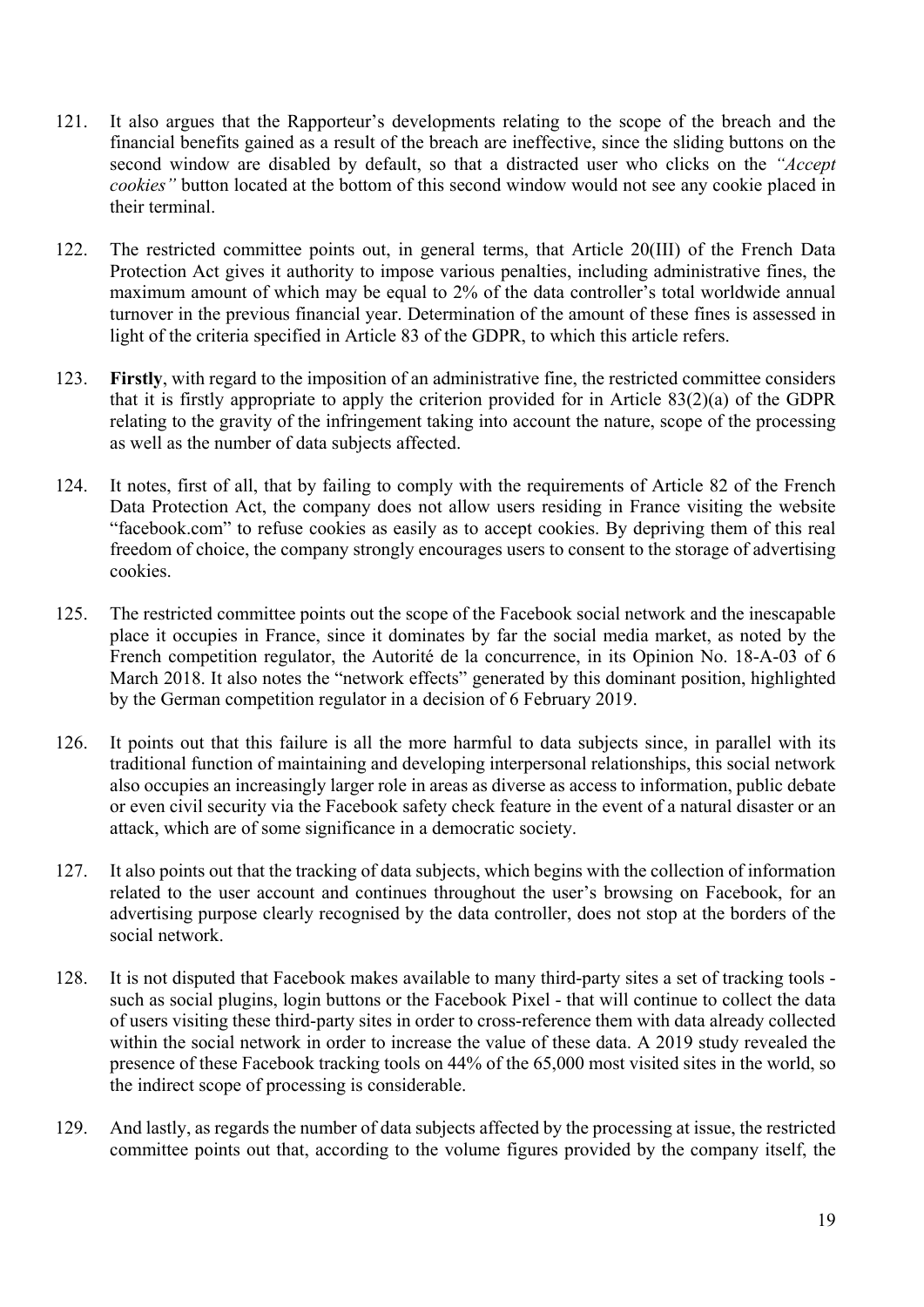social network accounts for approximately […] of monthly users in France, which corresponds to [...] % of the population.

- 130. Secondly, the restricted committee considers that it is appropriate to apply the criterion set out in Article 83(2)(k) of the GDPR related to financial benefits gained from the infringement.
- 131. In this respect, it notes that insofar as Facebook follows a business model known as "target content matching", operating both in the collection of data, their exploitation and the operational implementation of advertisements posted in banners deployed within the social network, the performance of its business model is primarily based on targeting tools and in particular cookies, which make it possible to distinguish and reach the identified user in order to offer them advertising content adapted to their interests and profile.
- 132. In this particular case, the restricted committee considers that the breach in question provides the company with undeniable financial benefits, since the fact of opting for a path that makes the storage of cookies easier than the refusal of cookies, increases the proportion of users with whom advertising cookies are likely to be stored, and therefore also increases the volume of advertising revenues generated by the profiling to which these cookies contribute.
- 133. With regard to this point, it is apparent from the financial information of FACEBOOK INC., communicated by FIL, that the former draws almost 98% of its gross revenues from the online advertising segment and that it operates a worldwide operating margin of approximately 40% on this segment. Even if all of these revenues are not directly linked to cookies, the restricted committee points out that this segment is primarily based on the targeting of Internet users, to which cookies directly contribute by making it possible to distinguish and reach the identified user with a view to showing them advertising content corresponding to their interests and to their profile.
- 134. In this particular case, while it is not aware of the amount of profit made by the Facebook group from the collection and analysis of cookies on the French market via the revenues generated by targeted advertising aimed at French Internet users, the restricted committee notes that a proportional approximation based on the figures at its disposal, in particular, the average revenues generated by a European user for the online advertising segment and the number of users residing in France, would suggest that France is contributing to the net income of FACEBOOK INC., the parent company of the Facebook group, today called META PLATFORMS, INC., for an amount of between EUR 550 and 660 million.
- 135. **Secondly**, with regard to determination of the amount of the fine, the restricted committee points out that, pursuant to the provisions of Article 20(III) of the French Data Protection Act, FIL incurs a financial penalty of up to 2% of its turnover, which was EUR […] in 2019.
- 136. Therefore, in view of the company's liability, its financial capacities and the relevant criteria of Article 83(2) of the Regulation, referred to above, the restricted committee considers that a fine of EUR 60 million against the company appears to be justified.

# **B. Concerning the issue of an injunction combined with a periodic penalty payment**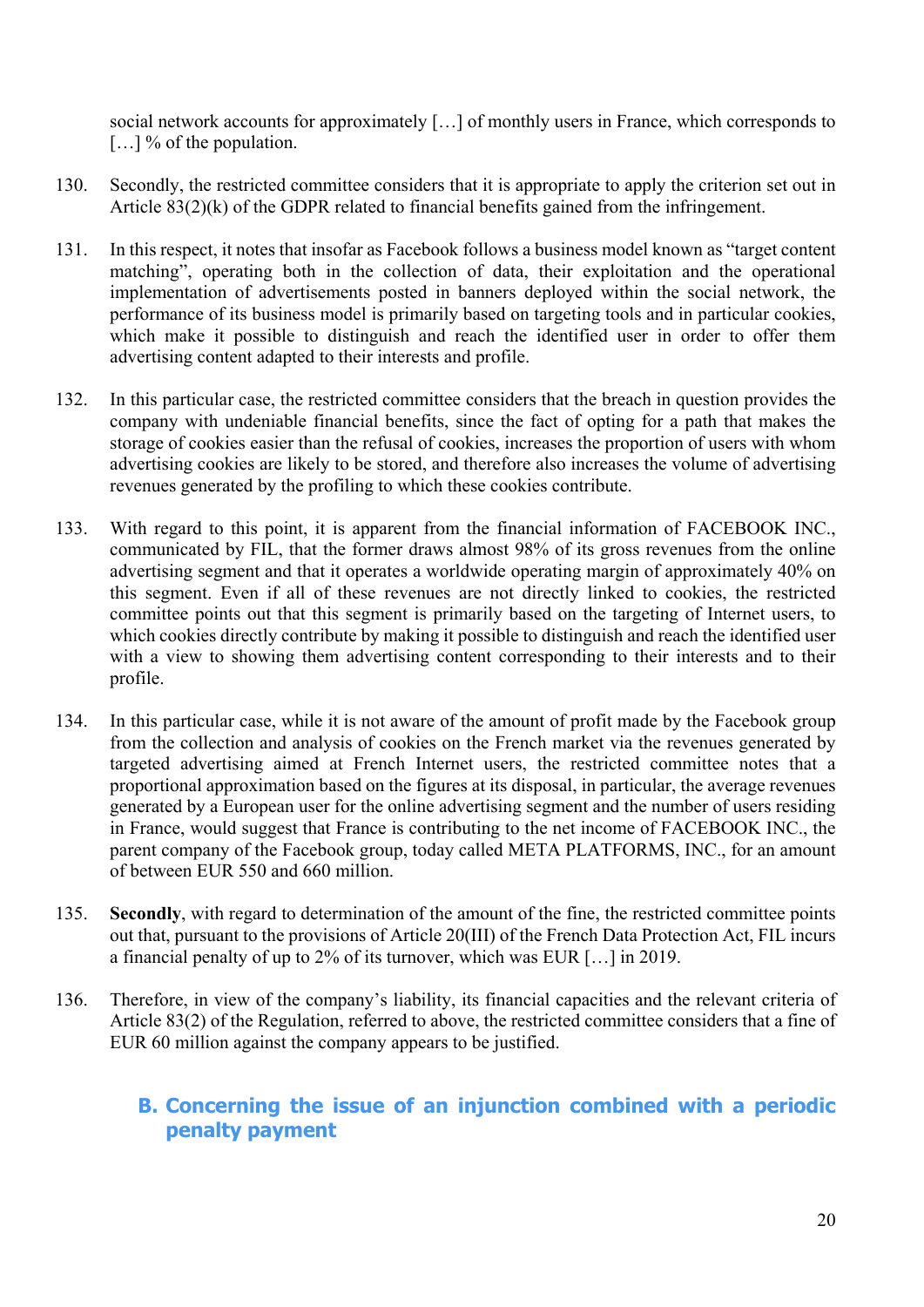- 137. In its submissions of 8 October 2021, the company indicated that an update of its cookie consent collection interface was in the process of being rolled out in the European region, including in France, without however, producing any supporting documents. It stated that *"this update for the European region does not introduce any additional purposes for cookies, nor does it add any new cookies"* and that it is aiming to *"improve the ergonomics of the interface"*.
- 138. On 6 December 2021, the company provided screenshots reflecting the nature of this update.
- 139. **Firstly**, the restricted committee found that this update changes, notably, the content of the buttons in the first window, *"Manage Data Settings"* and *"Accept all"*, which are now entitled respectively *"Other options"* and *"Allow all cookies"* and that in the second window, the old *"Allow cookies"* button is now entitled *"Allow essential cookies only"* and that next to this, the company has introduced a second button entitled *"Allow all cookies"*.
- 140. The restricted committee notes that, in accordance with the explanations already mentioned during the session and repeated by the company in the letter accompanying these screenshots, this update only concerns *"users logged on to the website www.facebook.com"*, which informal checks enabled it to effectively establish.
- 141. Moreover, and above all, the restricted committee notes that this update still does not put in place any means making it as easy to reject cookies as it is to accept cookies.
- 142. Consequently, since the interface resulting from this update still does not comply with the provisions of Article 82 of the French Data Protection Act, as clarified by the enhanced consent requirements laid down by the GDPR, the restricted committee considers it necessary to issue an injunction in order for the company to comply with the obligations applicable in this respect.
- 143. **Secondly**, the restricted committee states out that a periodic penalty payment is a financial penalty per day of delay to be paid by the data controller in the event of non-compliance with the injunction at the end of the stipulated time limit. Its imposition may therefore sometimes be necessary to ensure compliance of the data controller within a certain period of time.
- 144. The restricted committee adds that for the purpose of preserving its comminatory function, its amount must be both proportionate to the seriousness of the breaches committed and adapted to the financial capacity of the data controller. It further notes that for determination of this amount, account should also be taken of the fact that the breach to which the injunction relates, indirectly contributes to the profits generated by the data controller.
- 145. In the light of these elements, the restricted committee considers justified the imposition of a periodic penalty payment amounting to EUR 100,000 per day of delay, payable at the end of a three-month period.

# **C. On publication of the decision**

- 146. The company asks the restricted committee to not make its decision public.
- 147. The restricted committee however, considers that publication of this decision is justified in the light of the seriousness of the breach in question, the scope of the processing and the number of data subjects concerned.